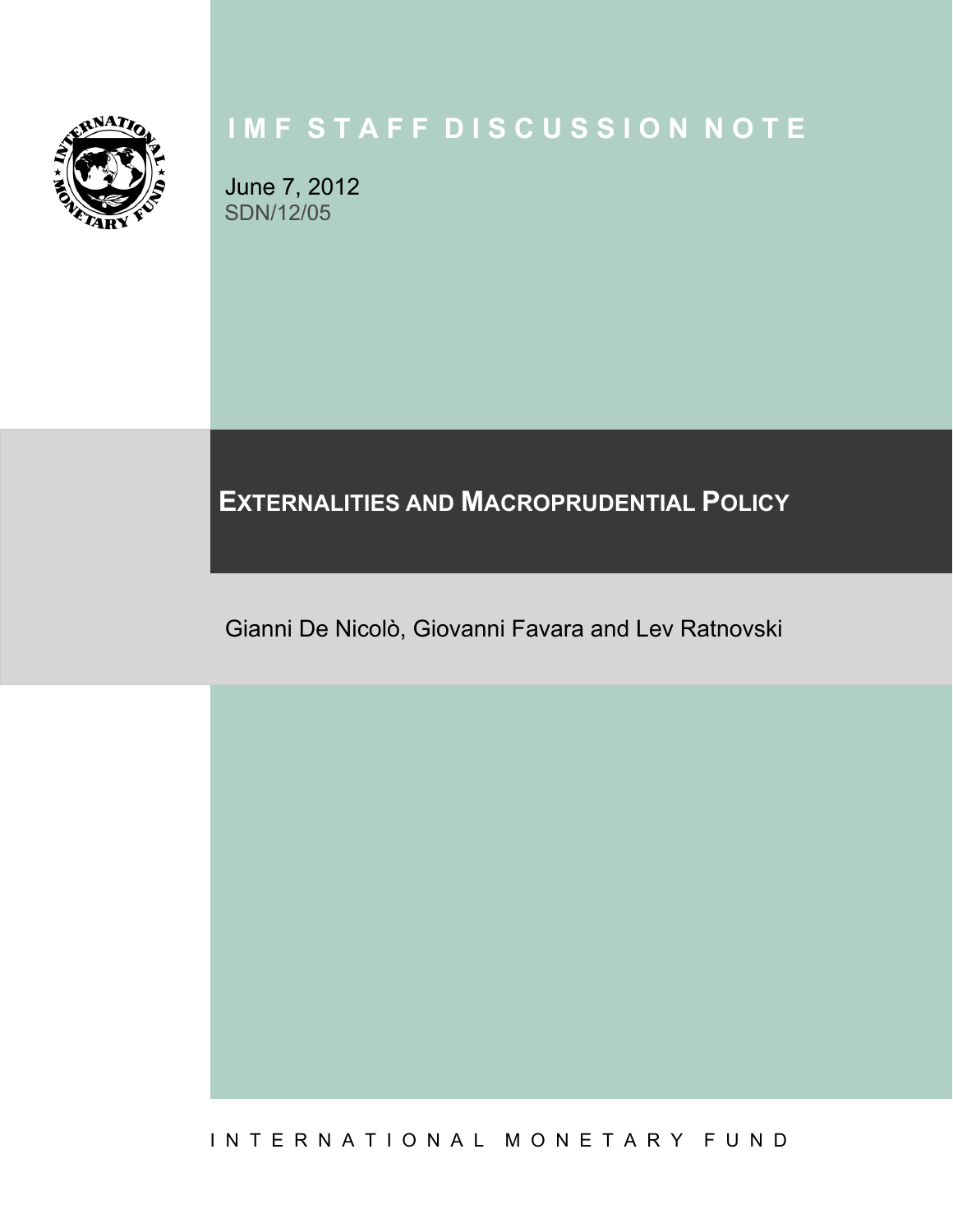#### INTERNATIONAL MONETARY FUND

#### Research Department

# **Externalities and Macroprudential Policy**

Prepared by Gianni De Nicolò, Giovanni Favara and Lev Ratnovski<sup>1</sup>

Authorized for distribution by Olivier Blanchard

June 7, 2012

**DISCLAIMER: This Staff Discussion Note represents the views of the authors and does not necessarily represent IMF views or IMF policy. The views expressed herein should be attributed to the authors and not to the IMF, its Executive Board, or its management. Staff Discussion Notes are published to elicit comments and to further debate.** 

| JEL Classification Numbers: G20, G28, E32 |                                                                                |
|-------------------------------------------|--------------------------------------------------------------------------------|
| Keywords:                                 | Externalities, systemic risk, macroprudential policy                           |
| Authors' E-mail Addresses:                | $gdenicolo(\omega)$ imf.org; gfavara $(\omega)$ imf.org;<br>Iratnovski@imf.org |

 1 We would like to thank Olivier Blanchard, Stijn Claessens, Giovanni Dell'Ariccia, Anton Korinek, Luc Laeven, and internal reviewers for useful comments and suggestions and Helen Hwang for assistance. This paper is part of a series of Staff Discussion and Policy Notes written in the Macro Financial Unit of the Research Department on Policies for Macrofinancial Stability.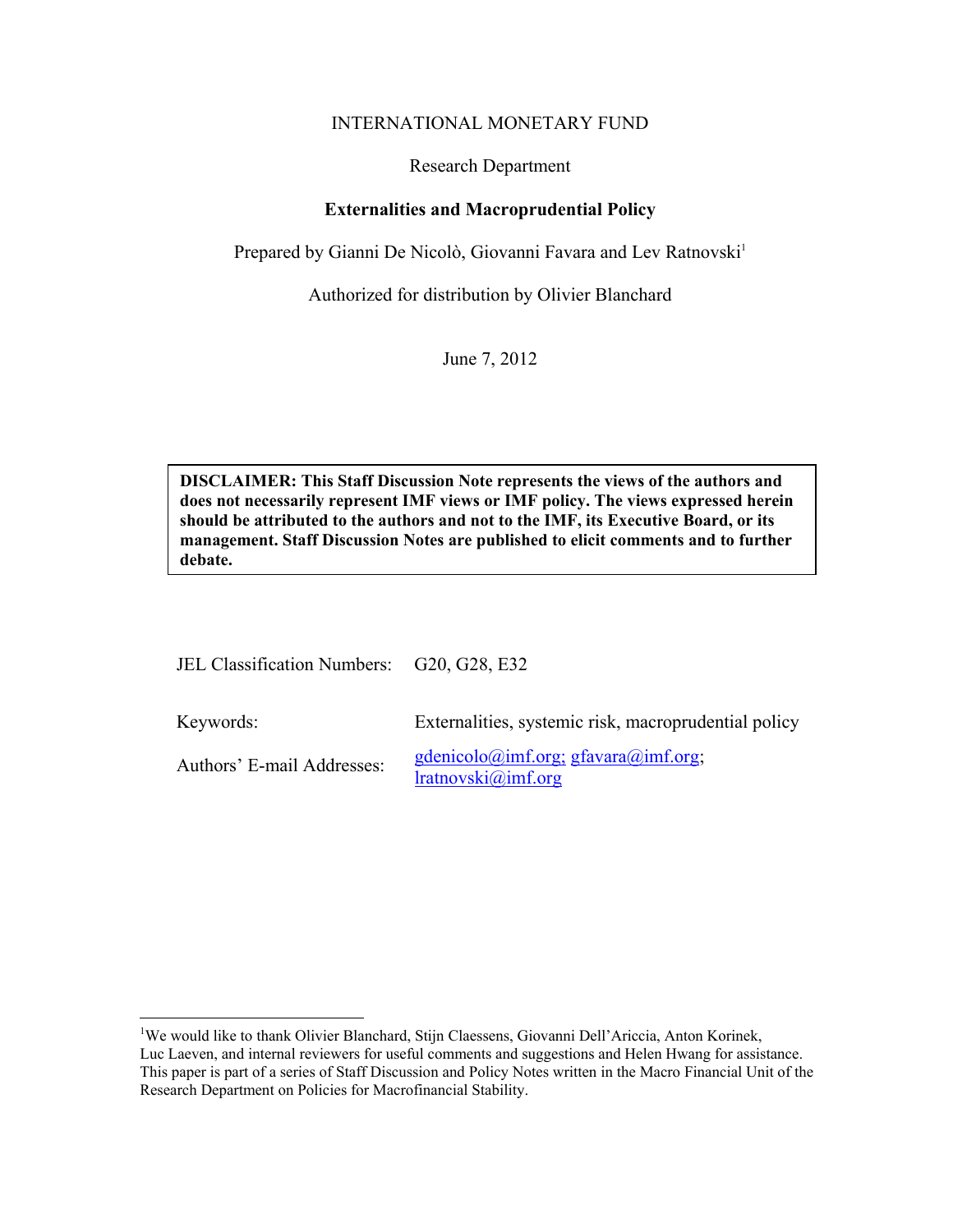| A. Correcting Externalities Related to Strategic Complementarities 12 |  |
|-----------------------------------------------------------------------|--|
|                                                                       |  |
|                                                                       |  |
|                                                                       |  |
|                                                                       |  |
|                                                                       |  |
|                                                                       |  |
| Table                                                                 |  |
|                                                                       |  |

 $\overline{c}$ 

# Page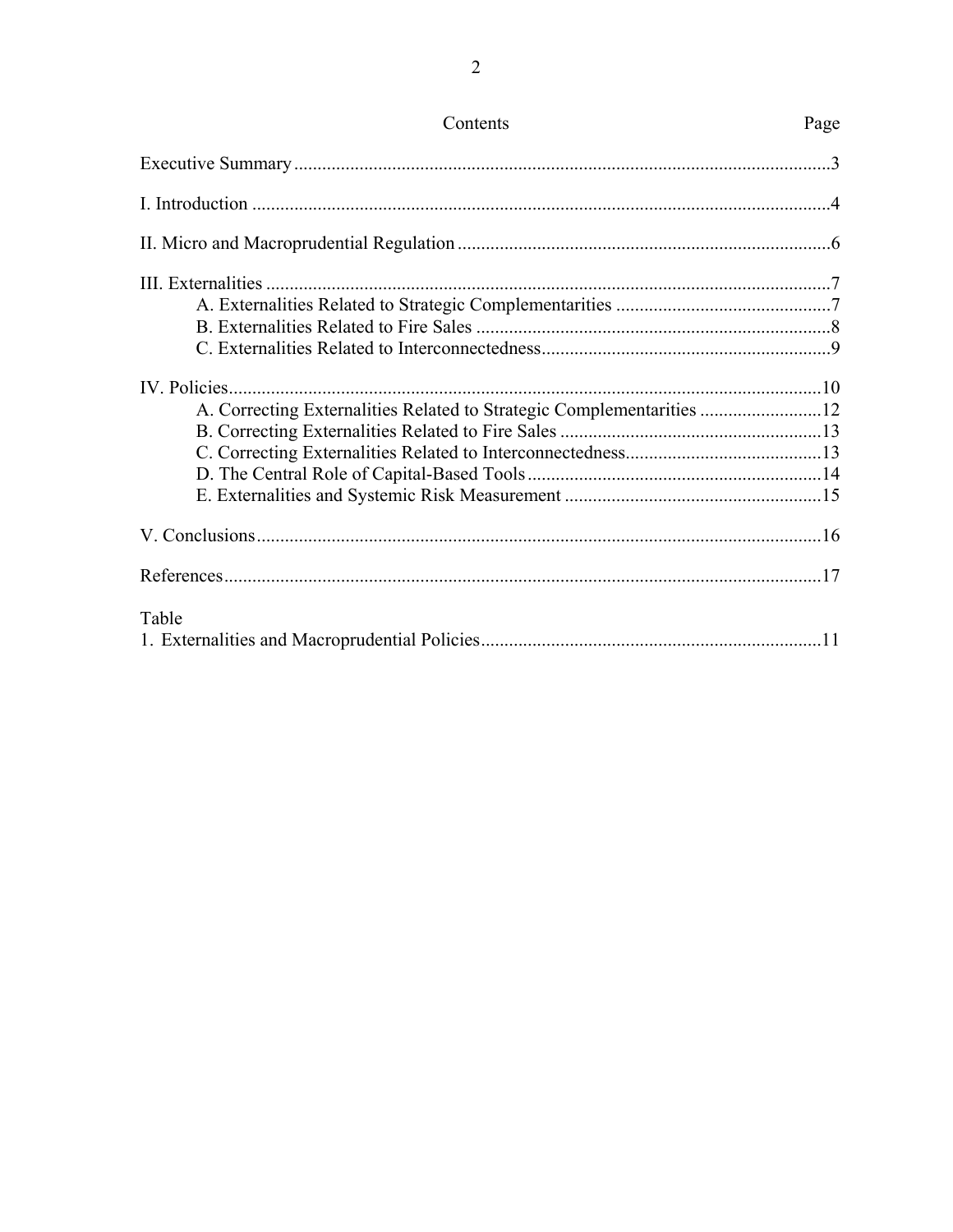# **EXECUTIVE SUMMARY**

The recent financial crisis has led to a reexamination of policies for macroeconomic and financial stability. Part of the current debate involves the adoption of a macroprudential approach to financial regulation, with an aim toward mitigating boom-bust patterns and systemic risks in financial markets.

The fundamental rationale behind macroprudential policies, however, is not always clearly articulated. The contribution of this paper is to lay out the key sources of market failures that can justify macroprudential regulation. It explains how externalities associated with the activity of financial intermediaries can lead to systemic risk, and thus require specific policies to mitigate such risk.

The paper classifies externalities that can lead to systemic risk as:

- 1. *Externalities related to strategic complementarities*, that arise from the strategic interaction of banks (and other financial institutions) and cause the build-up of vulnerabilities during the expansionary phase of a financial cycle;
- 2. *Externalities related to fire sales*, that arise from a generalized sell-off of financial assets causing a decline in asset prices and a deterioration of the balance sheets of intermediaries, especially during the contractionary phase of a financial cycle; and
- 3. *Externalities related to interconnectedness*, caused by the propagation of shocks from systemic institutions or through financial networks.

The correction of these externalities can be seen as intermediate targets for macroprudential policy, since policies that control externalities mitigate market failures that create systemic risk.

This paper discusses how the main proposed macroprudential policy tools—capital requirements, liquidity requirements, restrictions on activities, and taxes—address the identified externalities. It is argued that each externality can be corrected by different tools that can complement each other. Capital surcharges, however, are likely to play an important role in the design of macroprudential regulation.

This paper's analysis of macroprudential policy complements the more traditional one that builds on the distinction between time-series and cross-sectional dimensions of systemic risk.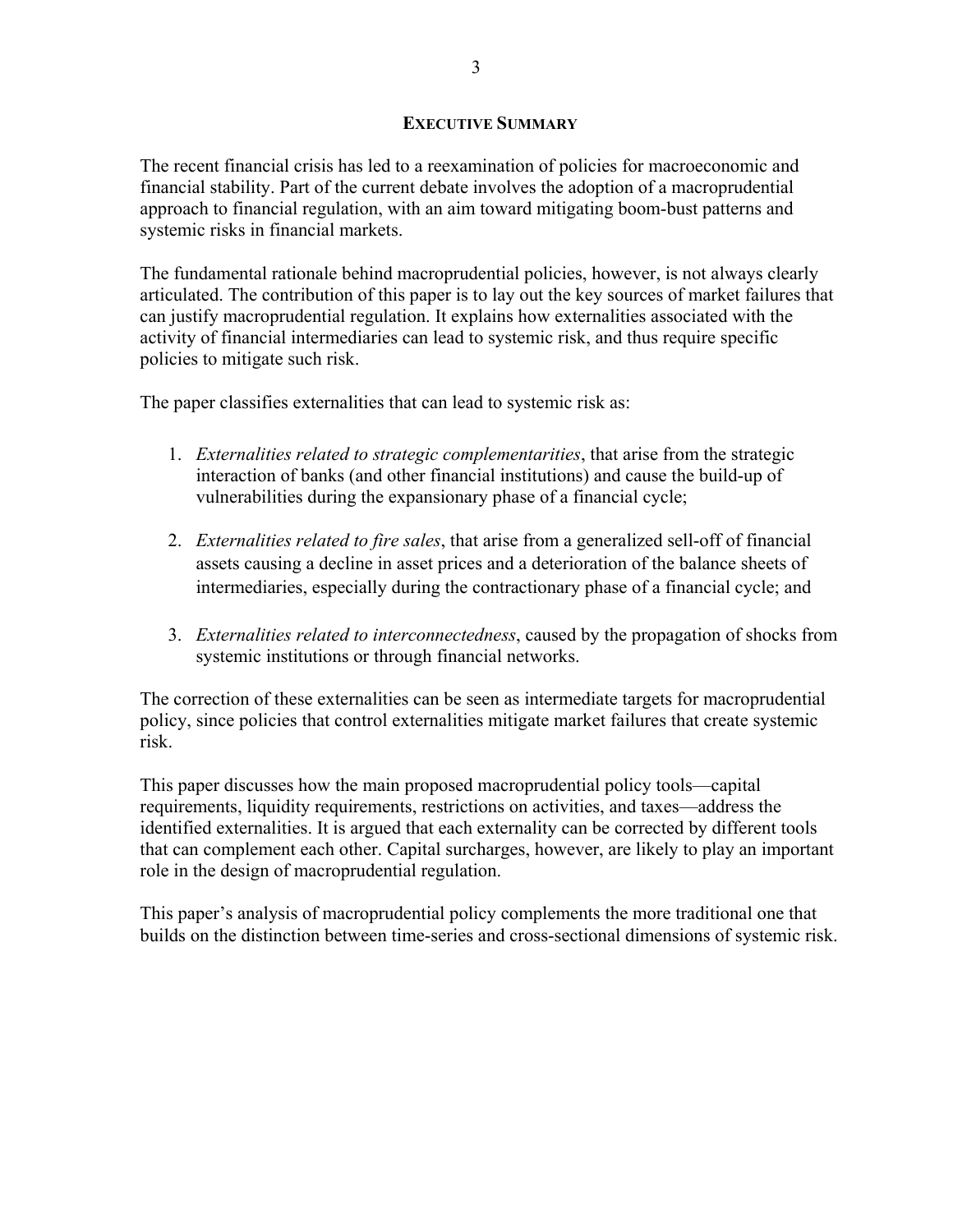#### **I. INTRODUCTION**

The 2007-08 financial crisis and the ensuing Great Recession have led to a profound reexamination of macroeconomic policy and financial regulation. At the heart of this reexamination is the realization that financial stability has a critical bearing on macroeconomic outcomes (Blanchard et al., 2010). The renewed focus on financial stability has sparked important regulatory reforms. The new Basel III accord envisions more stringent capital regulation, as well as the introduction of new tools, such as liquidity requirements. Other reforms, affecting banks' activities, the shadow banking system, and changes in the institutional infrastructure, are underway in various jurisdictions.

Beyond traditional microprudential regulation, the crisis has led to a new focus on "macroprudential" policy, which aims to address systemic risk, that is, "the risk of developments that threaten the stability of the financial system as a whole and consequently the broader economy" (Bernanke, 2009).<sup>2</sup> The proposed tools range from adaptations of standard microprudential measures (such as capital surcharges that are countercyclical or systemic risk-based) to taxes and restrictions on intermediaries' assets and liabilities (FSB, 2011a and 2011b; IMF, 2011a; Shin, 2011). Many countries have announced the adoption of macroprudential policies, and some have already implemented versions of such policies with early evidence as to their effectiveness (see Crowe et al., 2011; IMF, 2011b; Lim et al., 2011).

The focus on macroprudential policy is motivated by the fact that microprudential regulation is necessary but not sufficient to deal with systemic risk. Microprudential regulation (such as Basel I and II capital accords) tends to view financial institutions in isolation and aims mainly to ensure that each is individually solvent. Yet solvency of individual institutions is not a sufficient condition for the stability of a system as a whole, for two main reasons. First, the focus on individual institutions neglects risks that are of systemic rather than individual nature, such as correlation risk (Acharya, 2009). Second, certain aspects of microprudential regulation, while aimed at protecting individual institutions, may at times destabilize the system as a whole (Hanson et al., 2011). For example, microprudential capital requirements that become binding following a negative shock to banks' assets can turn individual deleveraging into a system-wide credit crunch. Given these limits, the purpose of macroprudential regulation is to focus on the financial system as a whole, with an ultimate objective of limiting systemic risk. 3

This paper aims to advance the debate on macroprudential policy by focusing on its economic rationale, that is, the correction of market failures that give rise to systemic risk. To do so, we identify three externalities: a) externalities related to strategic complementarities,

 $\overline{a}$ 

<sup>&</sup>lt;sup>2</sup>The term "macroprudential" was first put into use by Crockett (2000) and Borio (2003). Galati and Moessner (2011) provide a review of the recent literature on macroprudential policy. 3

 ${}^{3}$ Brunnermeier et al. (2009) frame the distinction between micro and macroprudential regulations as a "fallacy" of composition": safeguarding the components of the financial system is not a sufficient condition to safeguard the system.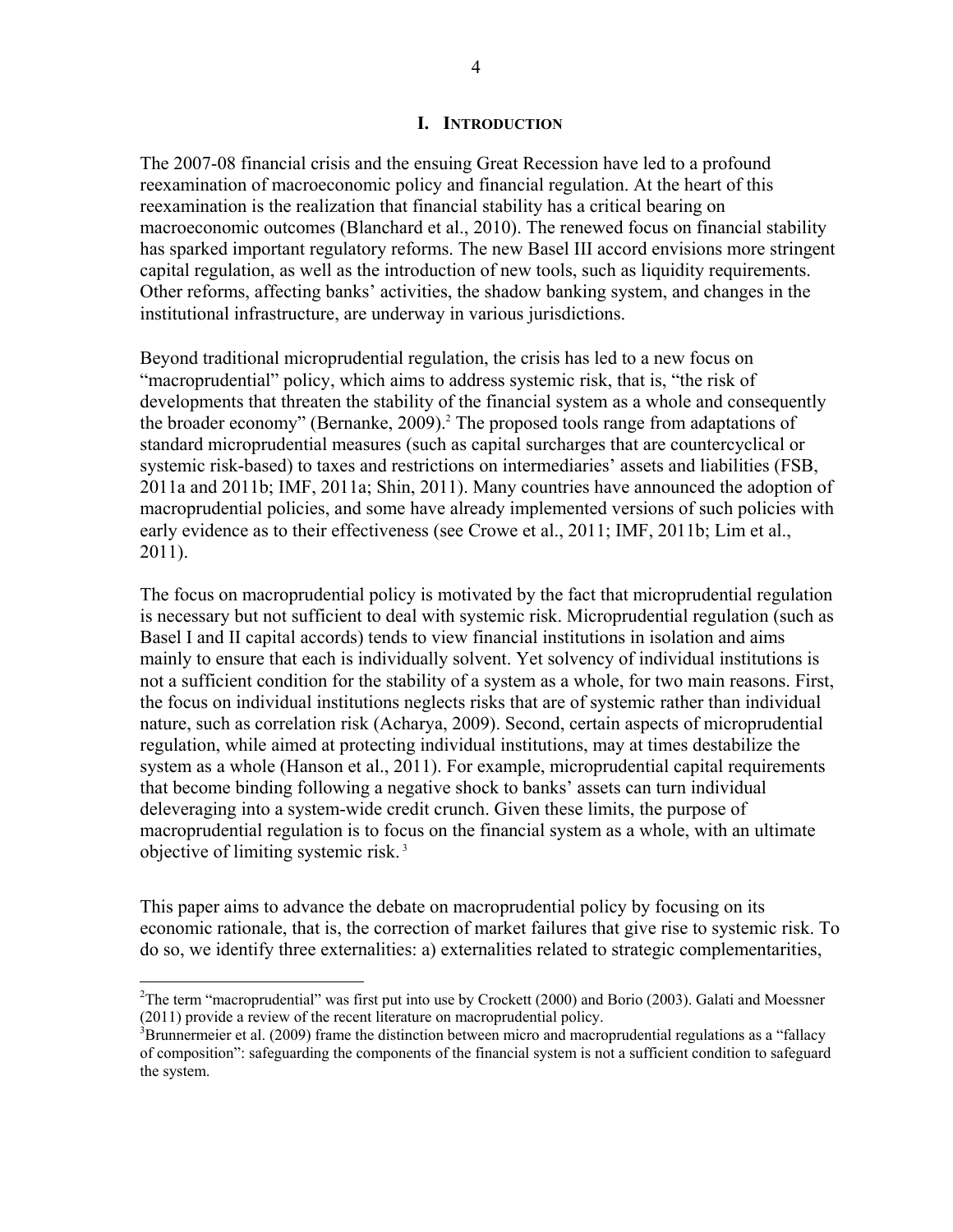which lead banks (and other financial institutions) to take excessive or correlated risks during the upswing of a financial cycle; b) externalities related to fire sales, arising from a generalized sell-off of financial assets that causes a decline in asset prices and impairs the balance sheet of intermediaries during the contractionary phase of a financial cycle; and c) externalities related to interconnectedness, caused by the propagation of shocks from systemic institutions or through financial networks.

Correcting these externalities can be seen as intermediate targets for macroprudential policy, since policies that control externalities mitigate market failures that create systemic risk. This approach may help policymakers select the most effective instruments for macroprudential policy. It also complements the traditional classification of macroprudential policies based on the distinction between time-series and cross-sectional dimensions of systemic risk (Borio, 2009; Bank of England, 2011).

While it would be desirable to derive from first principles the optimal policies that correct these externalities, this paper takes a "narrower" approach. It discusses how the main proposed macroprudential policy tools—variations of capital requirements, liquidity requirements, restrictions on activities, and taxes—may address the identified externalities.

The main finding is that the three externalities identified may be corrected by various tools, and each tool has benefits and limitations. As a result, policies addressing the same externality are best seen as complements. For example, both capital requirements and limits on bank asset allocation can correct the externalities associated with strategic complementarities. However, since capital requirements may become less effective in booms (when capital ratios increase due to buoyant asset prices), direct quantity restrictions, such as debt-to-income (DTI) or loan-to-value (LTV) ratios, can be useful complements. Similarly, capital and stable funding measures can be seen as complements in addressing the risk of fire sales, since they focus on vulnerabilities on different sides of a financial intermediary's balance sheet. Also capital surcharges can weaken the incentives of banks to become systemic and ensure they dispose of a larger buffer in case of distress, whereas restrictions on the composition of bank assets (as envisioned e.g., by the Volcker rule) may limit banks' exposure to excessive risk.

Despite these complementarities, one conclusion that emerges from the analysis is that capital surcharges are likely to play an important role in any macroprudential framework. The reason is that time-varying and systemic risk-based capital surcharges address any of the three identified externalities that lead to systemic risk, in contrast to the other policy tools. Moreover, they are closely linked to microprudential regulation and are already part of the Basel III accord.

This paper also highlights that a key challenge for the design of macroprudential policy is to acquire more evidence on the effectiveness of alternative policy tools. While policymakers have so far relied on "rule of thumb" considerations, it is necessary to acquire evidence on the effectiveness of interventions in order to make the macroprudential policy design more precise and, at the same time, avoid regulatory discretion.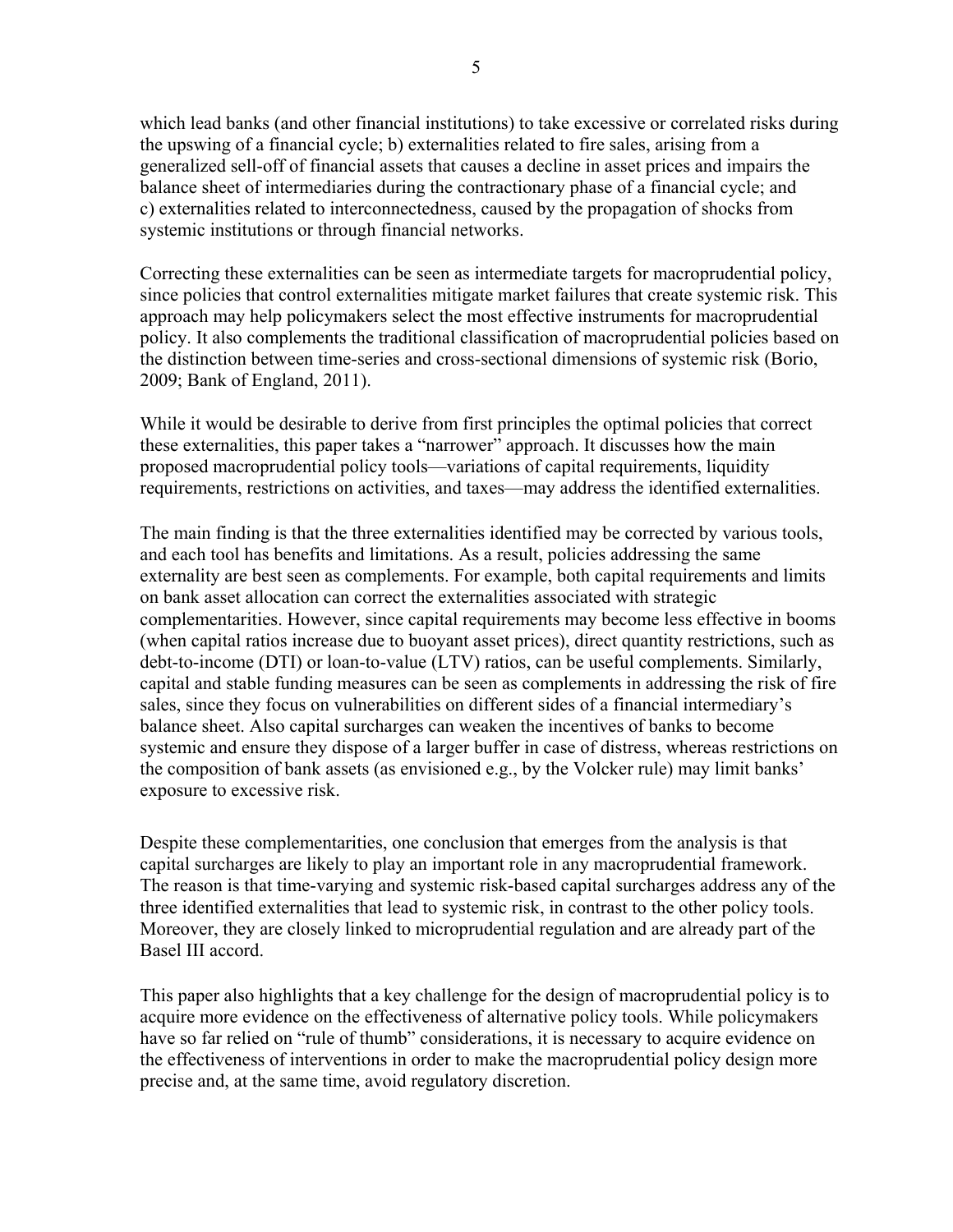Since the focus of this paper is on the *ex-ante* regulation of financial intermediaries, other important challenges related to macroprudential policy are not studied. In particular, this paper does not discuss issues related to the supervision of financial intermediaries; it takes as given the imperfect mechanisms to resolve distressed financial institutions (Claessens et al., 2011); and it abstracts from the systemic risk implications of capital flows and monetary and fiscal policies (Ostry et al., 2011; De Nicolò et al. 2010; Mooij, 2011).

The structure of the paper is as follows. Section II reviews the rationale for micro and macroprudential regulation. Section III discusses the three externalities that lead to systemic risk. Section IV links these externalities to macroprudential policy tools and highlights the main policy design challenges. Section V summarizes the conclusions.

# **II. MICRO AND MACROPRUDENTIAL REGULATION**

The prevailing economic rationale for microprudential regulation rests largely on a standard moral hazard argument. Shareholders of leveraged firms have incentives to engage in risky activities, since they reap the benefit of the upside, but not the costs of failure, which are borne by creditors. This classical risk-shifting problem is exacerbated for banks because of public safety nets. Deposit insurance, intended to prevent bank runs and panics, worsens the incentives of depositors to monitor bank risk strategy. Similarly, the expectation of a government bailout, which may be necessary to limit the *ex-post* cost of financial distress, reduces the monitoring incentives of uninsured creditors.

For this reason, and given the crucial role that debt plays in the capital structure of banks, capital requirements have been a central feature of microprudential regulation. Equity increases the shareholders' "skin in the game," forcing them to bear a greater share of the cost associated to excessive risk-taking.4

The recent financial crisis has shown, however, that solving the moral hazard problem at each individual institution is not a sufficient condition to ensure the stability of the financial system as a whole. One lesson from the crisis is that interconnectedness among banks and other financial institutions can generate externalities with adverse effects on the real economy. A common source of such externality is contagion—the possibility of one distressed bank affecting the stability of others. But the links can be more subtle and involve, for example, pecuniary externalities through asset prices (asset liquidations that result in price declines impairing the balance sheets of other institutions) or strategic interactions among banks that lead them to take correlated risks *ex-ante*. Indeed, the crisis has brought to the fore the idea that the risk in a financial system is not simply the aggregation of individual risks, but is mostly endogenous risk, resulting from the collective behavior of financial institutions and agents.

<u>.</u>

<sup>&</sup>lt;sup>4</sup>A complementary view of prudential regulation and capital requirements is that because small and inexperienced depositors are unable to monitor bank manager behavior, regulation is needed to guarantee that banks act in the interest of depositors (Dewatripont and Tirole, 1994).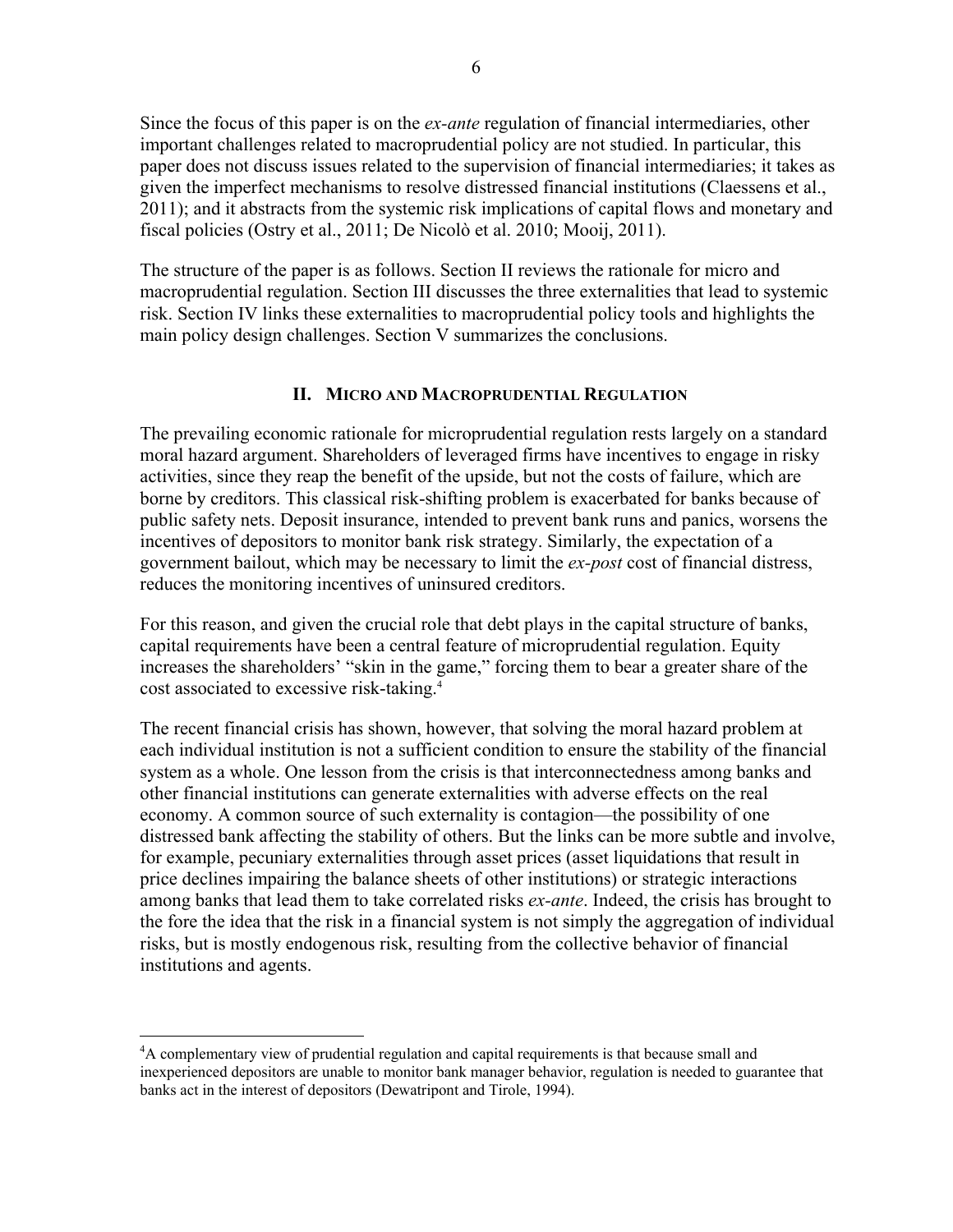Another lesson of the crisis is that microprudential regulation is not always suited to address systemic risk. In fact, ensuring the stability of each institution individually can at times destabilize the system as a whole. For example, capital ratios set independently of the business cycle may be a source of systemic risk. Since it is costly to raise new capital in downturns, banks hit by a negative shock may prefer to delever instead of increasing equity to satisfy the binding capital ratios. In aggregate this collective behavior may cause a credit crunch and a generalized drop in asset prices, exacerbating the initial negative shock.

In the presence of such externalities microprudential regulation needs to be supplemented with tools designed to safeguard the financial system as a whole. It is common to refer to such tools as macroprudential policies, although there is no general agreement on their definition and objectives. The standard view is that macroprudential policies address the time and cross-sectional dimensions of systemic risk in the financial system. This classification implies that the objective of macroprudential policies is to smooth financial and credit cycles, in order to prevent systemic crises and provide cushion against their adverse effects.

In this paper, we take the alternative view that regulation needs to be justified by market failures. This approach clarifies that macroprudential policies are justified by the need to correct market failures, and not simply because the financial system is "fragile." It also provides a justification for specific forms of regulation, and a framework to analyze the economics behind recent policy proposals.

#### **III. EXTERNALITIES**

The recent financial crisis, and the debate it spurred in the literature, highlighted three main sources of market failures that may require a response in the form of macroprudential regulation. These are externalities related to strategic complementarities, fire sales, and interconnectedness, which operate between financial institutions, and therefore cannot be fully addressed by microprudential policies that view institutions in isolation.<sup>5</sup> In principle, there may be other externalities that require a macroprudential policy response; the scope of our discussion is confined to these three types of externalities, reflecting the current state of knowledge.<sup>6</sup>

#### **A. Externalities Related to Strategic Complementarities**

Historical experience suggests that financial intermediaries tend to assume exposure to common credit and liquidity risk in the upswing of a business cycle, amplifying credit and liquidity cycles and contributing to asset price volatility.

1

<sup>&</sup>lt;sup>5</sup>Externalities have welfare effects in the presence of asymmetric information or market incompleteness (Greenwald and Stiglitz, 1986). The papers reviewed in this section identify externalities in the financial system in the presence of such market frictions. 6

 $<sup>6</sup>$ Allen and Carletti (2011), Bank of England (2011), and Schoenmaker and Wierts (2011) provide alternative</sup> classifications of the same market failures.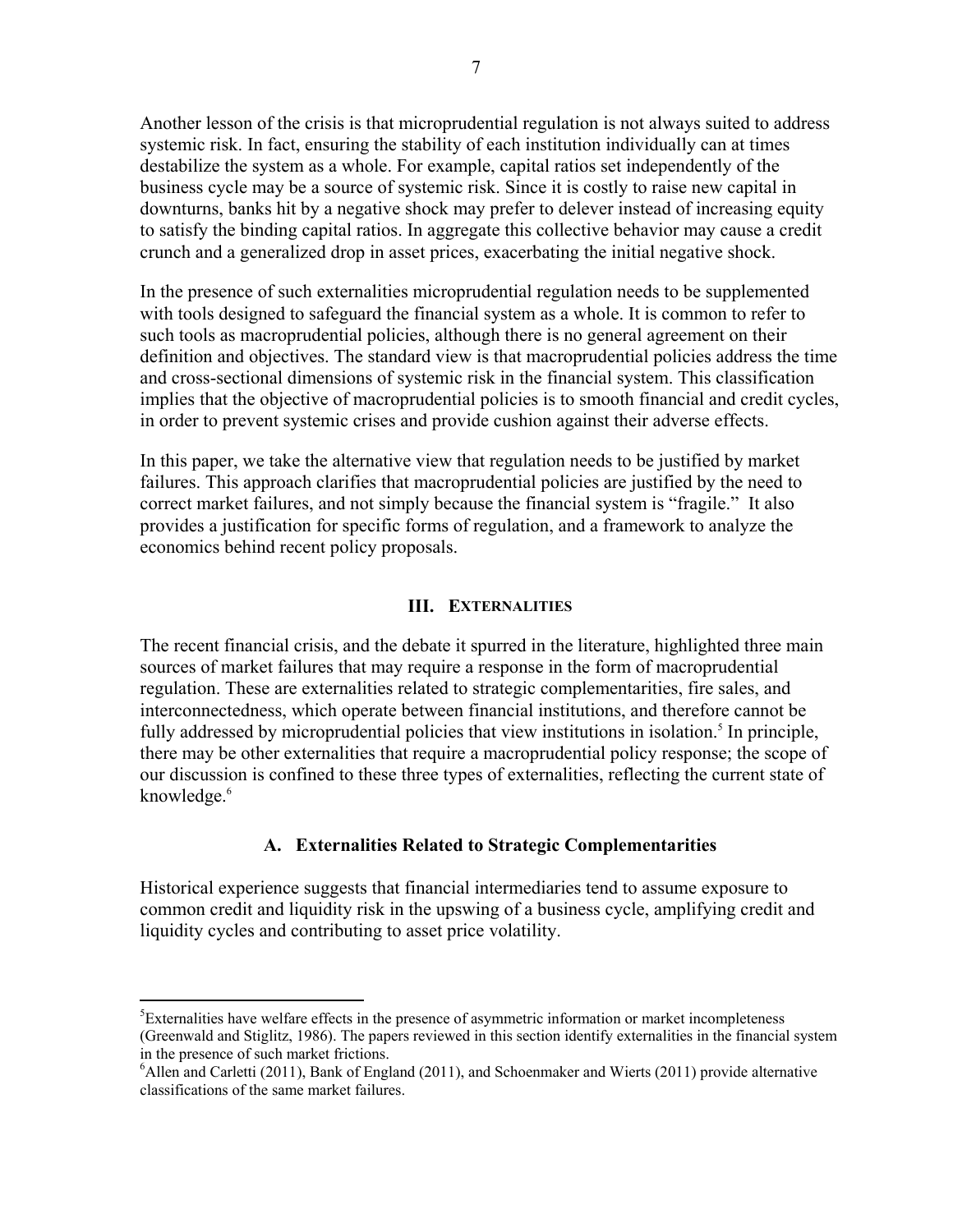One reason why banks and other financial intermediaries choose to correlate their risk is because of *strategic complementarities,* meaning that the payoff from a certain strategy increases with the number of other agents undertaking the same strategy. Some complementarities are driven by the simple market interactions of rational agents; others arise from the optimal *ex-ante* response of agents to *ex-post* government intervention in the event of a financial crisis. We refer to the effects of these strategic complementarities as externalities.

One source of strategic complementarities is related to increased competition in boom times, which may affect economy-wide credit standards. In the presence of imperfect information, banks' incentives to assess borrower risk depend on their strategic interaction. In booms, banks have fewer incentives to screen potential borrowers due to lower rents prompted by fiercer competition. As a result, they reduce screening intensity and increase lending. This causes a worsening of the pool of borrowers, which is reversed through lower credit origination and milder competitive pressures once the business cycle's contractionary phase sets in (Ruckes, 2004; Dell'Ariccia and Marquez, 2004; Gorton and He, 2008).

Another source of strategic complementarities may be due to reputational concerns and the incentives structure of bank managers. When bank managers care about the market perception of their ability, their credit policies may be influenced by those of other banks (Rajan, 1994). Benchmarking creates externalities across banks because a bank reporting poor performance due to losses will be evaluated more leniently by the market if many other banks suffer loan losses at the same time. Banks have therefore incentives to hide losses or maintain risky lending until the buildup of bad loans forces them to "coordinate" to a strategy of loss recognition and credit contraction.

The prospect of a government bailout in the event of financial distress can be another source of strategic complementarities, as it may lead banks to engage *ex-ante* in correlated asset choice. Anticipating that simultaneous bank failures trigger a bailout (to prevent a financial meltdown), banks may find it optimal to correlate risk, to maximize the probability that any failure is a joint failure (Farhi and Tirole, 2011; Acharya and Yorulmazer, 2007). As firms mimic each others' strategy, vulnerabilities in the financial system increase.

Complementarities can affect banks' asset choices or generate excessive maturity/exchange rate mismatches (Ratnovski, 2009; Allen and Carletti, 2011). The upshot of these mechanisms is that banks become exposed to the same type of risk and the quality of their portfolios worsens in a boom, creating vulnerabilities that lead to or deepen the downside of a financial cycle.

# **B. Externalities Related to Fire Sales**

Fire sales typically arise in downturns and amplify financial distress through a pecuniary externality. A fire sale occurs when a financial institution is forced to liquidate an asset at a time when potential buyers are also troubled. Given limited potential buyers, the asset is sold at a price below its fundamental value, causing losses to the seller (Shleifer and Vishny 1992; Allen and Gale 1994). Not only does this asset fetch a lower price, but also similar assets held by other banks may decline in value. This reduces the capital ratios of these banks and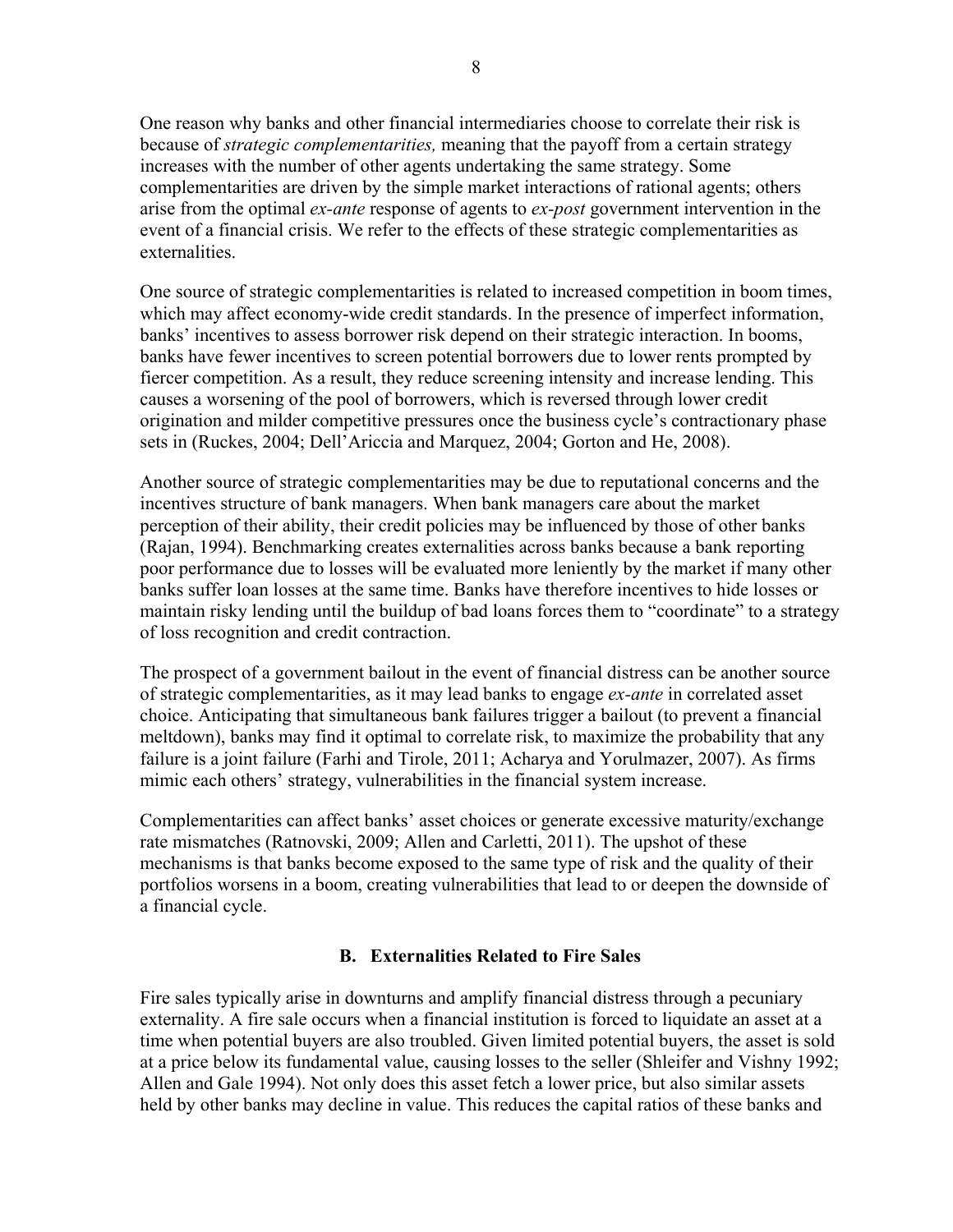their ability to post assets as collateral, forcing them to liquidate underpriced assets. The new round of selling triggers further losses, new selling, etc. A fire sale can thus bring multiple banks to financial distress and, through this, to trigger a credit crunch with adverse real consequences.<sup>7</sup>

The forced sale condition is an obvious possibility for banks because one of their main functions is to issue liquid liabilities to fund investments in illiquid assets. This maturity transformation exposes banks to the risk of having to liquidate investments prematurely in case of a sudden withdrawal of funding. Although government guarantees, such as deposit insurance and liquidity facilities (discount window) reduce the likelihood of fire sales, their effectiveness is limited when banks also rely on wholesale funding, or when other important players in the intermediation process, such as broker-dealers and 'shadow banks,' do not (formally) benefit from such government guarantees and liquidity support.8

Even though the externalities associated with fire sales manifest themselves in a downturn, the imbalances that sow the risk of fire sales are often built up in booms. The reason is that atomistic agents take prices as given, but in aggregate the equilibrium price depends on their joint behavior. As a result, private agents may overborrow, leading to excessive leverage and inflated asset prices, because they do not internalize the effects that a generalized fire sale may have on the *ex-post* borrowing capacity of other agents (Caballero and Krishnamurthy, 2003; Lorenzoni, 2008; Korinek, 2011; Stein, 2012).

#### **C. Externalities Related to Interconnectedness**

Banks operate in an interconnected system, and as a result distress or failure of a bank can affect other institutions. Spillovers can arise because of asset price movements (as discussed in the previous section), bilateral interbank market exposures (Allen and Gale, 2000; Diamond and Rajan, 2005), or feedback from the real economy (Bebchuk and Goldstein, 2011).

Banks can reduce but not entirely eliminate contagion risk for two reasons. First, the shape of interconnectedness in the financial system is beyond the individual bank's control.<sup>9</sup> Second, interconnectedness may arise as a result of mutual hedging and diversification motives (Wagner, 2011; Allen et al., 2012), when they do not internalize the implications of their own actions on systemic risk (Acemoglu et al, 2012), or when they 'neglect' the possibility of rare

1

 $7$ There are two additional channels through which fire sales can undermine investment. First, if the price dislocation is extreme and asset prices drop extensively, then banks may find it convenient to use spare financial capacity to buy the extreme underpriced assets instead of lending to firms (Shleifer and Vishny, 2010). Second, the prospect of an *ex-post* fire sale may lead banks to take precautionary measures and hold *ex-ante* liquid assets instead of lending (Diamond and Rajan, 2012).

<sup>&</sup>lt;sup>8</sup>Institutions that make up the shadow banking system are money market mutual funds, repo-financed dealer firms, and securities lenders. Shadow banks commonly obtain short-term funding in wholesale markets, and invest these funds in longer-term financial assets, performing maturity transformation that is similar to that of banks (see, e.g., Gorton and Metrick, 2011, and Pozsar et. al., 2010).

<sup>&</sup>lt;sup>9</sup>For example, a bank has no control over other interbank exposures of its counterparties (see e.g., Acemoglu et al, 2012 and Nier et al., 2007).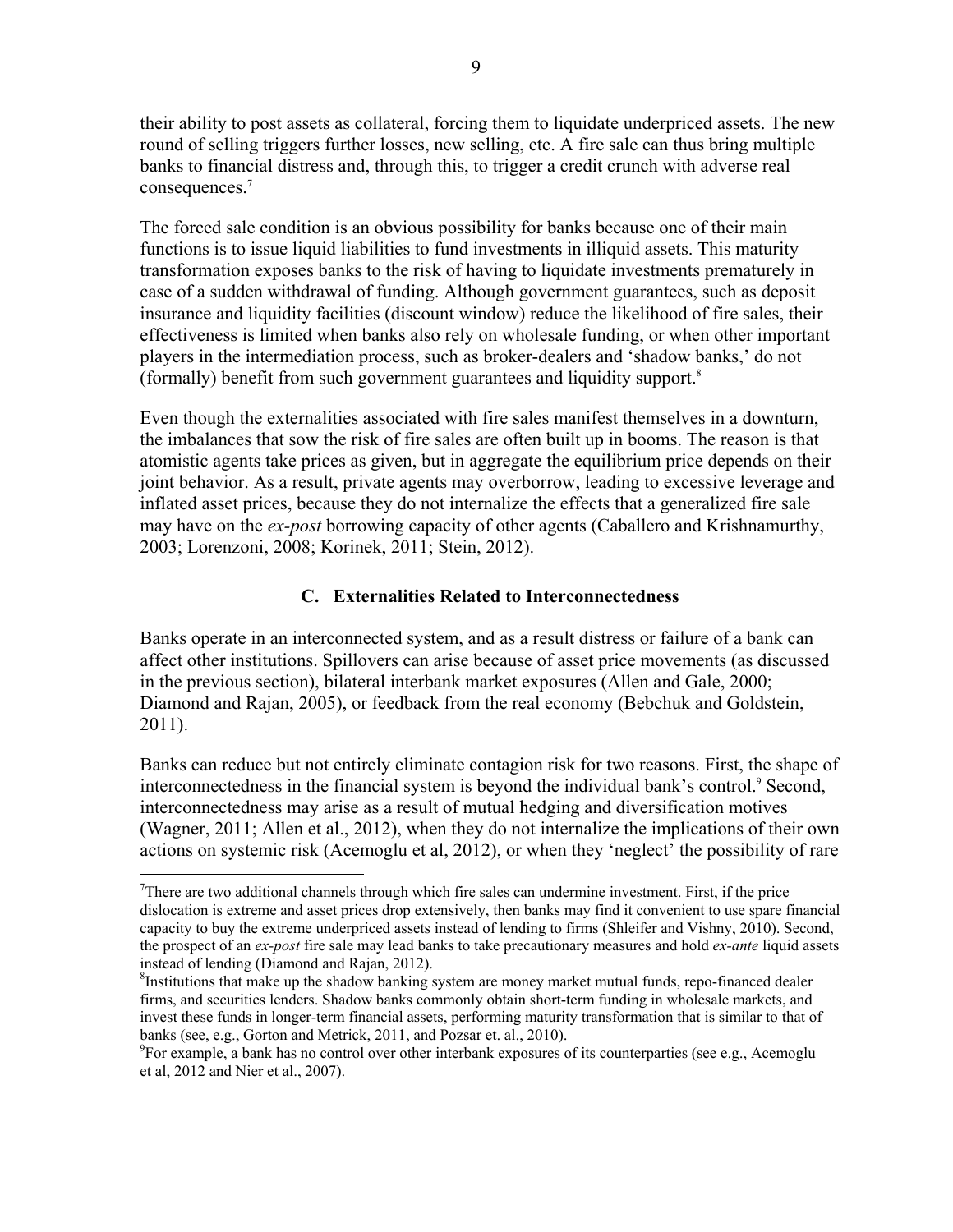but large shocks for behavioral bias (Gennaioli et al., 2011). The growing financial networks literature (Allen and Gale, 2000; Allen and Babus, 2009; Gai et al., 2011) suggests that high interconnectedness mitigates the impact of small shocks by spreading them, but amplifies large shocks since they can reach more counterparties.

Externalities stemming from interconnectedness are particularly strong for systemically important financial institutions (SIFIs). Unlike smaller institutions, distressed SIFIs cannot be easily wound down, since they are complex, operate internationally, and play a role as backbones of the financial infrastructure.

Historically, most interventions in SIFIs were *de facto* bailouts, which have protected their shareholders and creditors from the full scale of distress-related losses. The anticipation of bailouts has the adverse effect of increasing risk-taking incentives. It also reduces market discipline and effectively subsidizes SIFIs, especially the riskiest ones (O'Hara and Shaw, 1990; Flannery, 2009; Ueda and Weder di Mauro, 2012). In addition, the near-certain government support to distressed SIFIs introduces a race among financial institutions to become systemically important, as this implies a lower cost of funding in normal times and a better protection against losses when in distress.

While historically "systemic importance" has been associated with institutions' size, recent events suggest a more complex picture. The interconnectedness of a SIFI is also determined by its interbank market linkages, and its effects are amplified by high leverage (Drehmann and Tarashev, 2011a). Interconnectedness may also be present in nonbanks (e.g., hedge funds or money market mutual funds), or institutions that support market infrastructure, such as central clearing counterparties.

# **IV. POLICIES**

The ultimate goal of macroprudential policy is to reduce "systemic risk", that is, risks that threaten the stability of the financial system as a whole, and that can adversely impact the real economy. This broad definition of systemic risk is not, however, well-suited for the formulation of macroprudential policy because it does not highlight the sources of systemic risk: market failures.

The approach taken in this paper is to view macroprudential policy as a tool to correct externalities that create systemic risk. This approach gives more structure to the definition of systemic risk, and introduces economic rationale into the discussion of macroprudential policy.

Although it is desirable to derive from first principles optimal policies that correct the externalities, a comprehensive theoretical treatment is difficult. At least since Weitzman (1974), it has become clear that optimal corrective policies rest on assumptions regarding the set of instruments and information available to the regulator (Kaplow and Shavell, 2002). Heterogeneity of agents and their capacity to engage in moral hazard also play a role (Perotti and Suarez, 2011). For the financial sector, all four dimensions are complex. Information is often asymmetric, and its production requires effort by the regulator and market participants (Flannery, 1998). Instruments include not only taxes and (various) quantity restrictions, but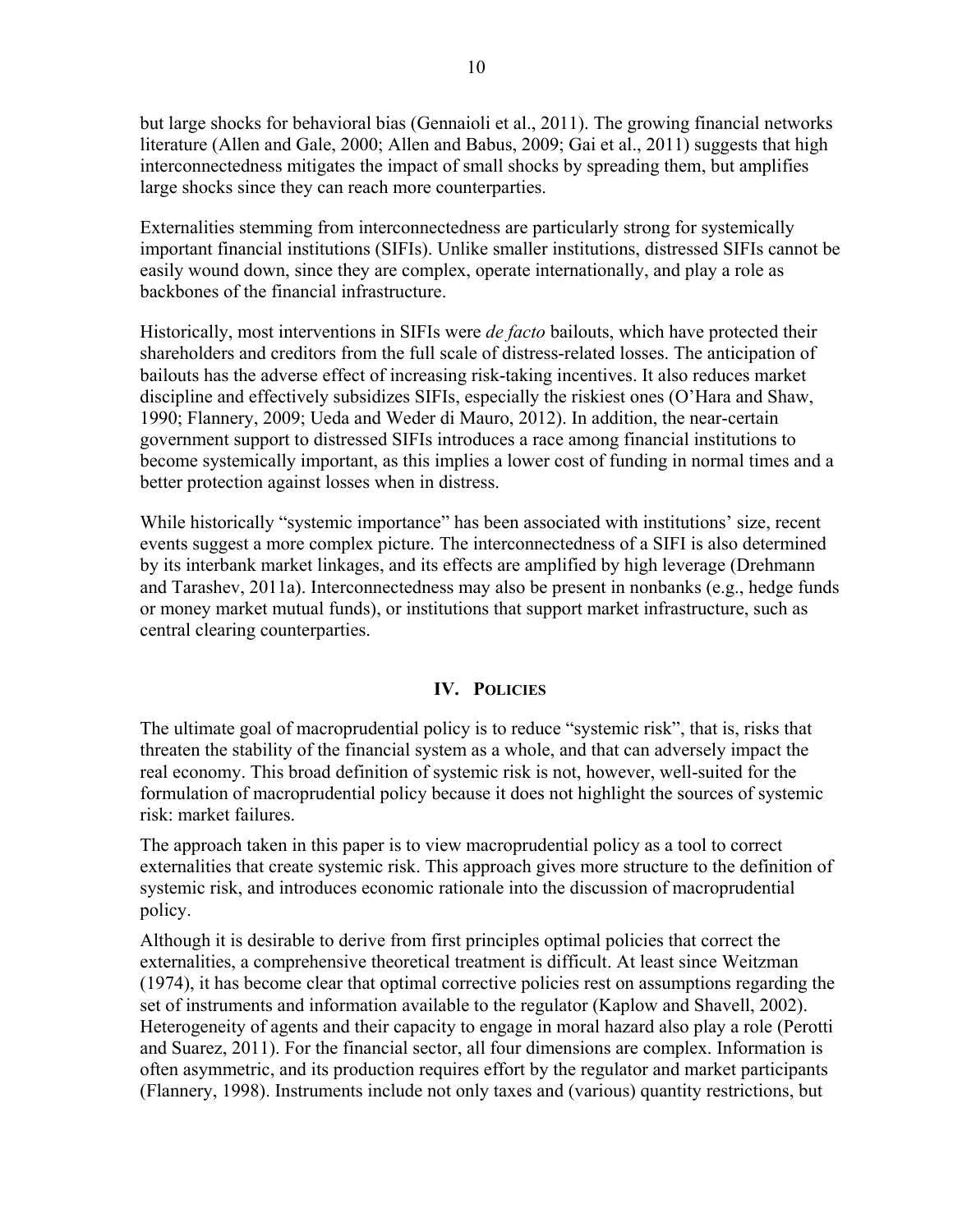also hybrids: capital and liquidity requirements combine the properties of price (in liquid markets) and quantity tools (in illiquid markets) and provide buffers to offset losses in times of financial distress. Agents have different comparative advantages in their capacity to assess, monitor, diversify, and bear risks (Boot, 2000). And, finally, there is significant scope for regulatory arbitrage, risk concealment, and moral hazard (more generally). Incorporating all of these elements into a single framework in a meaningful way is likely impossible. Analytical treatment has to be selective, looking at specific contexts and tradeoffs.

For these reasons, this paper adopts a more "practical" approach. It considers the existing set of macroprudential policy proposals (see Bank of England, 2011, and Lim et al., 2011, for overviews) and assesses their advantages and disadvantages in correcting the three externalities discussed in Section III. Specifically, it maps externalities with the following macroprudential policy proposals: capital requirements, liquidity regulation, restrictions on bank activities and asset allocation, and taxation.10 Table 1 provides a simplified representation of this mapping.

| <b>Externalities due to:</b> | Can be addressed by: |              |                     |          |  |  |
|------------------------------|----------------------|--------------|---------------------|----------|--|--|
|                              | Capital              | Liquidity    | Restrictions on     | Taxation |  |  |
|                              | Requirements         | Requirements | activities, assets, |          |  |  |
|                              | (Surcharges)         |              | or liabilities      |          |  |  |
| Strategic complementarities  |                      |              |                     |          |  |  |
| Fire sales                   |                      |              |                     |          |  |  |
| <i>Interconnectedness</i>    |                      |              |                     |          |  |  |

#### **Table 1. Externalities and Macroprudential Policies**

Most of the instruments considered in this Table (e.g., capital or liquidity requirements, and restriction on assets and liabilities) are akin to tools already used in traditional microprudential regulation. What gives these instruments a macroprudential flavor is that they are not imposed to resolve agency conflicts within a bank, but rather to correct externalities that arise between banks. Consequently, these measures do not depend on bank characteristics taken in isolation (as for microprudential regulation), but are contingent on the aggregate behavior of all banks (e.g., the lending cycle) or the position of a bank within the financial system (e.g., systemic importance).<sup>11</sup>

 $\overline{a}$ 

 $10$ Dynamic provisioning and leverage ratios—two commonly discussed macroprudential tools—may be considered as capital-based instruments. In our analysis, we omit the discussion of macroprudential policy tools that target market functioning and infrastructure, for example through-the-cycle margining, central clearing counterparties, and disclosure of risk.

 $11$ It is worth noticing that some macroprudential tools may conflict with microprudential objectives. For example, macroprudential capital requirements are designed to be high in booms (to limit the accumulation of imbalances) and low in recessions (to avoid fire sales and deleveraging). In contrast, microprudential capital requirements become low in booms (when the volume of defaults is low) and high in recessions (when banks need more equity to absorb an increase in defaults). In downturns, pursuing solely a macroprudential objective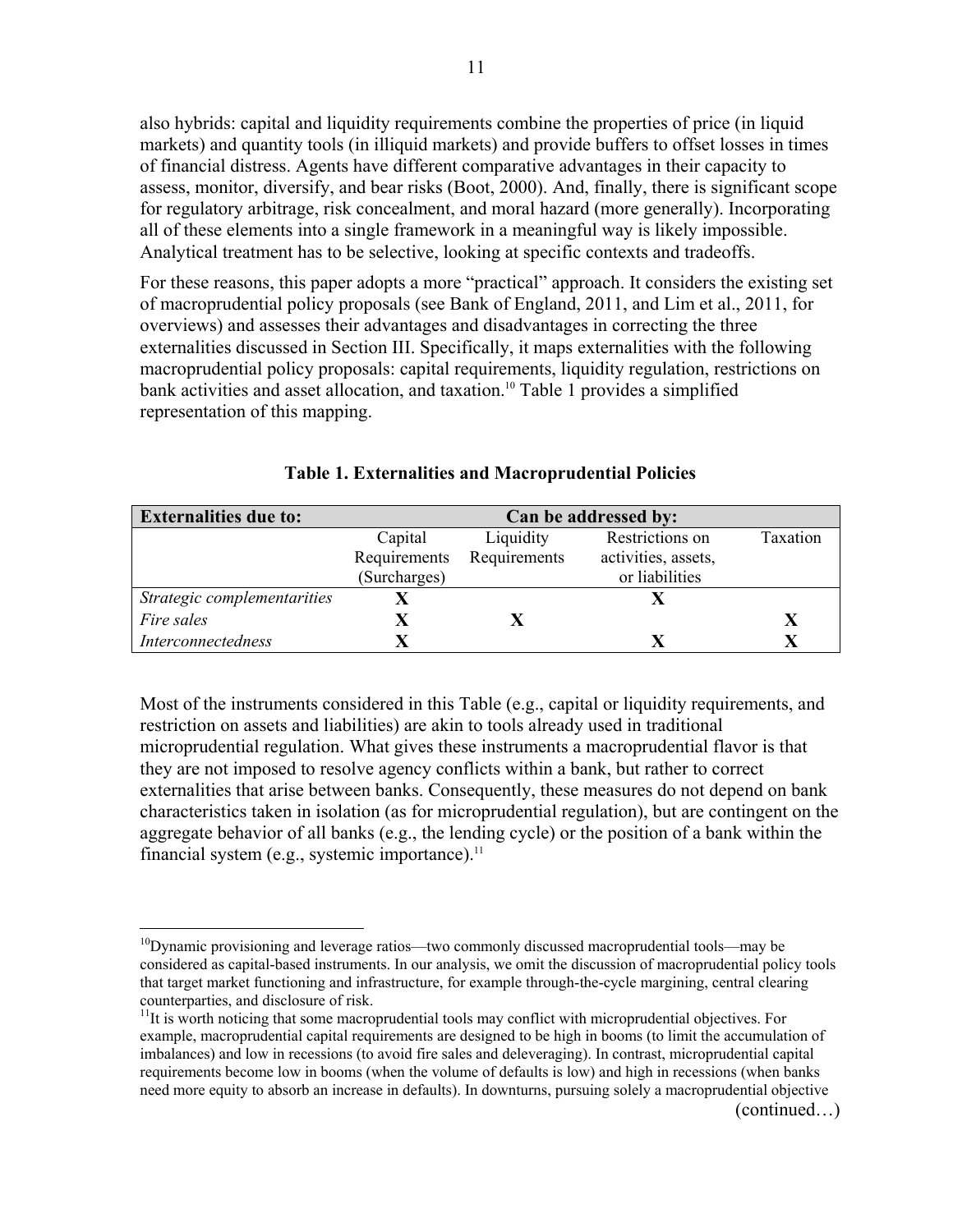In what follows, it is explained how the instruments outlined in Table 1 can correct the three externalities. Although these instruments may be seen as substitutes, they often entail different advantages and limitations and thus become complementary tools in addressing the same externality.

# **A. Correcting Externalities Related to Strategic Complementarities**

Of the policies considered in Table 1, two address the externalities related to strategic complementarities: capital requirements and restrictions on bank asset allocation. Both tools limit banks' expected gains from choosing correlated lending strategies: capital requirements induce banks to internalize more of the cost of engaging in risky lending; restrictions on asset allocation prevent banks from taking large risk exposures. By limiting asset growth in the upturn of the credit cycle, these tools can reduce the cost associated with adjustments in downturns.

Time-varying capital requirements, in the form of a capital surcharge linked to aggregate credit growth, are part of the new Basel III accord (Basel Committee, 2011). Basel III also allows for adjusting risk weights in order to control exposures to specific assets, such as real estate loans. The time-varying feature of this surcharge is new relative to standard microprudential regulation, and is meant to mitigate risk-taking during credit expansions.<sup>12</sup>

Several countries have also imposed restrictions on bank assets through caps to loan-to-value (LTV) or debt-to-income (DTI) ratios. These restrictions affect directly the asset side of banks' balance sheet and are meant to limit the fall in lending standards during boom times. Similar quantity restrictions have been used in the past as part of macro stabilization policies to control credit flows. Limits to LTV and DTI ratios have, however, a macroprudential purpose because they are designed to bind in expansions.

Although capital requirements and restrictions on assets can independently mitigate externalities associated with strategic complementarities, they have different drawbacks. Capital requirements are useful for incentives and as a buffer, but may become less effective in booms, when capital ratios increase due to high profitability and buoyant asset prices (Shin, 2011). In this instance, quantity restrictions, such as DTI and LTV ratios, can complement capital requirements by imposing direct constraints on asset allocation. They can also target specific risky borrowers and asset classes that raise macroprudential concerns.<sup>13</sup>

may thus lead to instability of individual banks, while a focus only on microprudential objective may lead to a deleveraging spiral at the system level.

<sup>&</sup>lt;sup>12</sup>The economic effects of procyclical capital can also be replicated using dynamic provisioning, cf. Saurina (2009).

<sup>&</sup>lt;sup>13</sup>Some tax-based measures, such as the reduction of tax shield on corporate debt and mortgages, and progressive income taxes, can also reduce banks' incentives to take excessive leverage and risk concentration (Blanchard, 2009; IMF, 2010a; Landier and Plantin, 2011). Although useful to reduce such risks, these tax instruments do not directly correct the source of the externality due to strategic complementarities, that is banks' incentives to benchmark or to reduce lending standards (see Section III.A).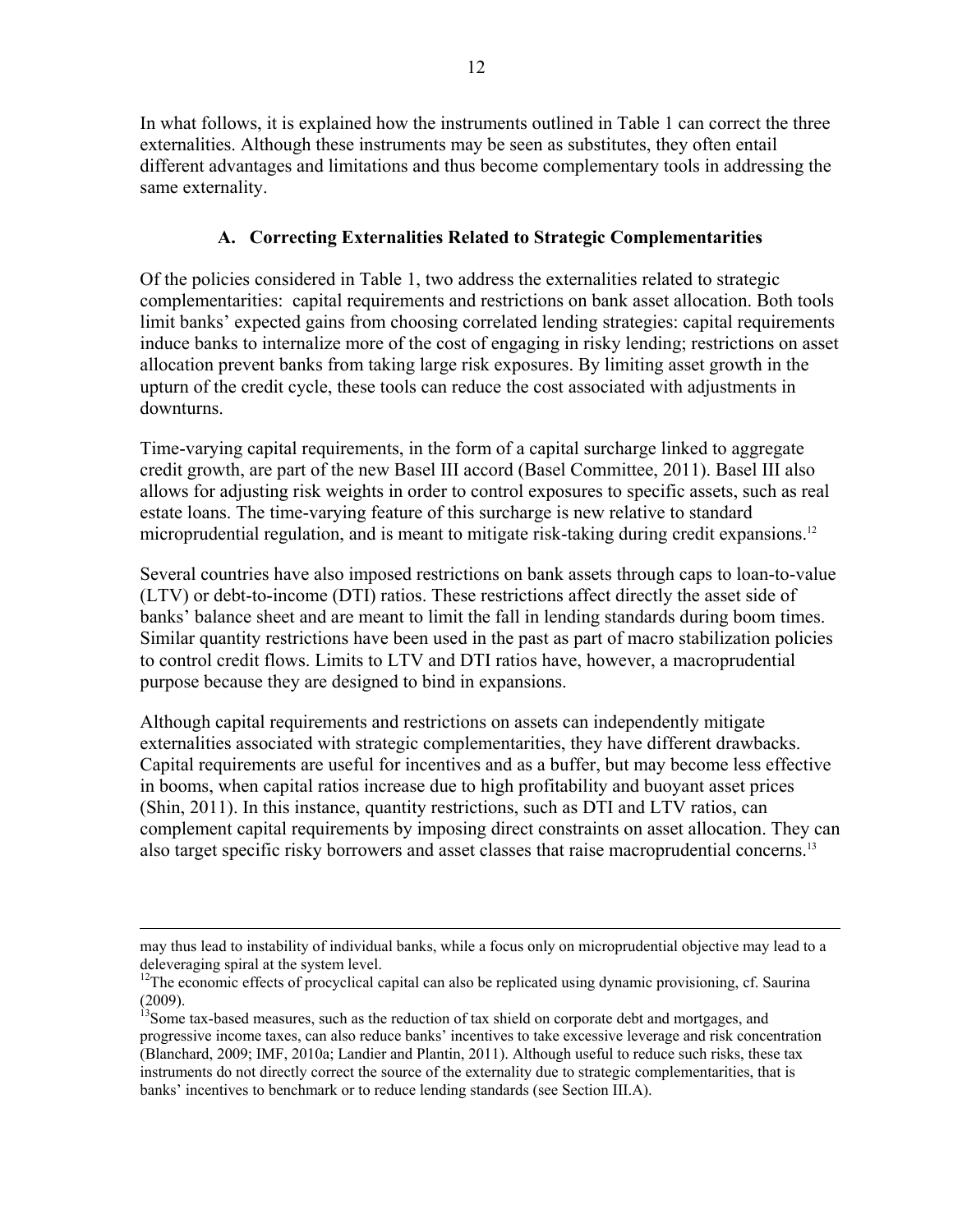# **B. Correcting Externalities Related to Fire Sales**

The externalities associated with fire sales arise because banks fail to internalize the consequences of not taking precautionary measures in normal times, and thus need to adjust by shedding assets *ex-post* in the event of a negative aggregate shock. Time-varying capital requirements that are higher in upturns alleviate these externalities, by mitigating the incentives for risk-taking in booms. They also provide a buffer to offset losses and reduce the risk of selling assets at fire sale prices in downturns. 14

But, fire sales can also be triggered by disruptions to bank funding markets. As witnessed during the recent financial crisis, bad news about asset values can trigger run-like reactions of creditors that stop rolling over short-term funding, forcing banks to shrink balance sheets. Accordingly, Basel III proposals to impose liquidity and stable funding requirements can be thought of as tools to limit the risk of fire sales stemming from bank reliance on short-term debt. A related way to limit the use of short-term debt is to rely on taxes calibrated to the cost difference between long- and short-term funding (Huang and Ratnovski, 2011; IMF, 2010a; Perotti and Suarez, 2011).

Capital and funding measures can be seen as complements, since they affect fire sale risks on different sides of a financial institution's balance sheet. Less obvious is the optimal choice between liquidity requirements and the taxation of unstable funding. Basel III gives preference to liquidity requirements, but there are sound arguments for taxing bank funding risk. Taxes can be easily calibrated to reflect the price difference between stable and unstable funding, and offer more flexibility during stress periods, when banks have to "eat into" minimal liquidity or accept less stable funding.

# **C. Correcting Externalities Related to Interconnectedness**

The incentives of banks to become systemically important and to take excessive risk can be addressed through effective resolution mechanisms. However, resolution procedures remain imperfect, especially for systematically important cross-border banks (Claessens et al., 2010, 2011). Accordingly, an *ex-ante* regulatory response that aims to reduce the probability of SIFIs' distress is necessary. Three of the regulatory tools reported in Table I can achieve this objective: capital surcharges, restrictions on asset composition, and taxation.

Capital surcharges linked to a measure of systemic importance (BIS, 2011) aim to reduce incentives to become systemically important, as they increase the cost of funding.<sup>15</sup> They also generate an additional buffer that a SIFI can use in case of distress. A downside of capital surcharges as a tool for dealing with the systemic risk created by SIFIs is that they are hard to calibrate because it is difficult to map surcharges to SIFI contributions to systemic risk.16 In

 $\overline{a}$ 

<sup>&</sup>lt;sup>14</sup>For nonbank financial institutions engaged in market-based activities, macroprudential regulations can take the form of procyclical margin requirements (see, e.g., Geanakoplos, 2009; Gorton, 2009; Gorton and Metrick,

<sup>2010)</sup>**.** 15This effect can be offset when a designation of an institution as systemically important lowers the required return on its debt and equity

<sup>&</sup>lt;sup>16</sup>See IMF (2010b) for a discussion of the calibration of systemic risk-based capital surcharges.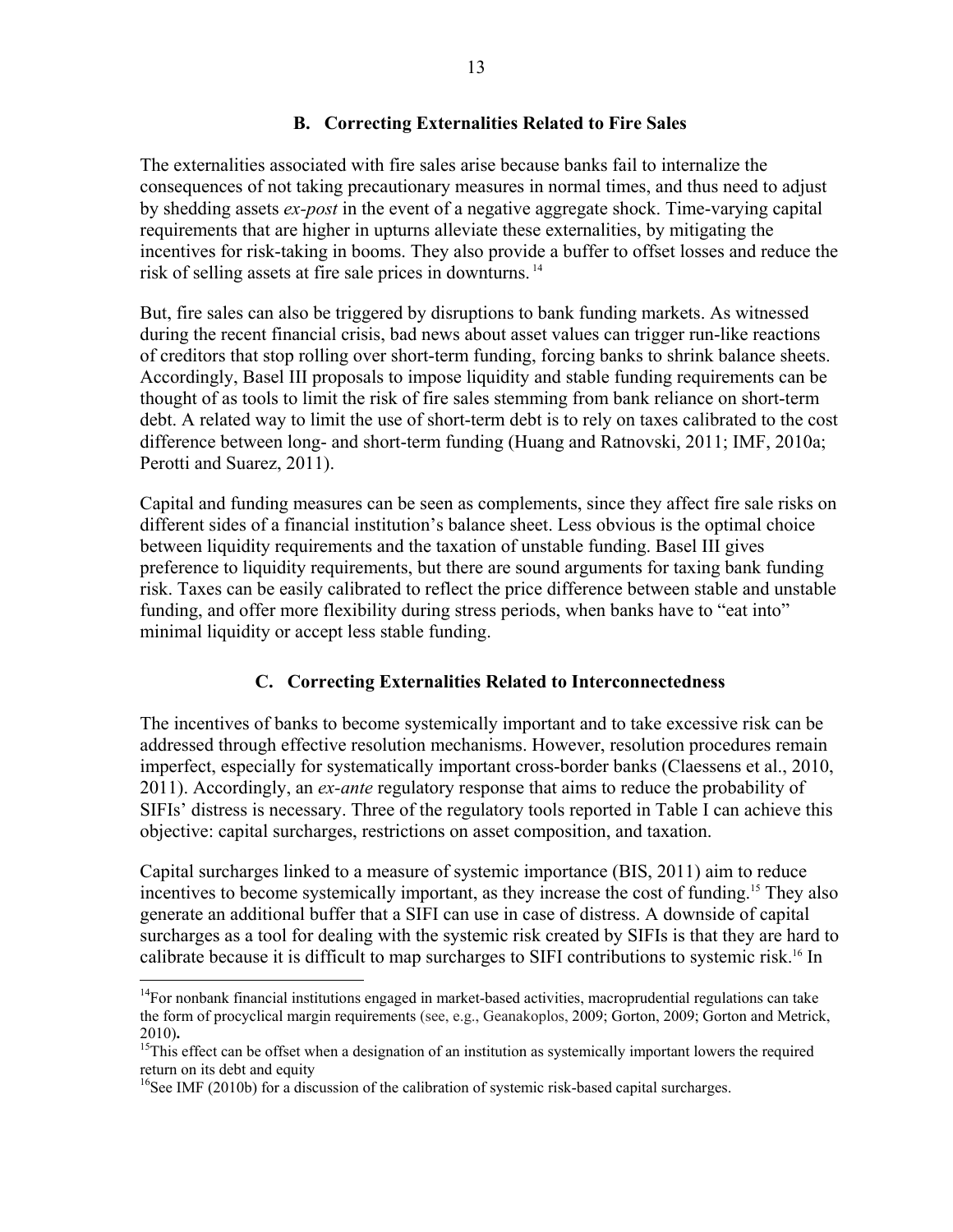addition, by making the list of SIFIs public, the surcharges can weaken creditor discipline, exacerbating the SIFI problem.

Complementary tools are restrictions on the composition of bank assets, as envisioned by the Volcker rule to limit proprietary trading or by the recommendations of the UK Independent Commission on Banking (the so called Vickers Commission) to sever links between retail and investment banking operations. These tools are intended to limit the implicit subsidy of SIFI funding and to provide a firewall protecting systemically important bank operations from risky activities. The key challenge in implementing restrictions on activities is that it is difficult to determine the optimal scale and scope of a bank. As a result, restrictions on activities target only the most evident sources of risk, and can, at best, only complement capital requirements.

The academic debate has also suggested that systemic risk can be addressed through Pigouvian taxes. Such taxes, based on a measure of systemic risk externalities, can force a SIFI to internalize the systemic risk it creates. While theoretically appealing, the implementation of Pigouvian taxation is complicated because it is difficult to measure with sufficient precision the systemic risk contribution of financial institutions (IMF, 2010a; Kocherlakota, 2010; see also Section IV E).

# **D. The Central Role of Capital-Based Tools**

The discussion so far suggests that the instruments highlighted in Table 1—capital requirements, liquidity requirements, restrictions on bank activities, and taxes—have distinct properties, and tend to complement each other in addressing the same externality. Accordingly, no single instrument is *a priori* a "silver bullet." A combination of instruments may seem, instead, more appropriate to correct the same externality.

Nevertheless, it appears that capital requirements are likely to play a key role in the design of macroprudential regulation. As discussed above, tools based on time-varying and systemic risk-based capital surcharges can play a role in addressing any of the three externalities leading to systemic risk. Moreover, capital-based tools are closely linked to microprudential regulation and are part of the Basel III accord.

This means that banks—especially the systemic ones and more so during booms—may have to maintain significantly higher capital buffers than it is required today. But what are the costs of higher capital requirements? The prevailing view in the literature is that, in the longrun, the impact of higher bank capital on the cost of loans is likely to be small (Kashyap et al., 2010; Admati et al., 2010; Herring, 2011; Mehran and Thakor, 2011). The transition to higher capital may, instead, be more costly, unless higher capital requirements are introduced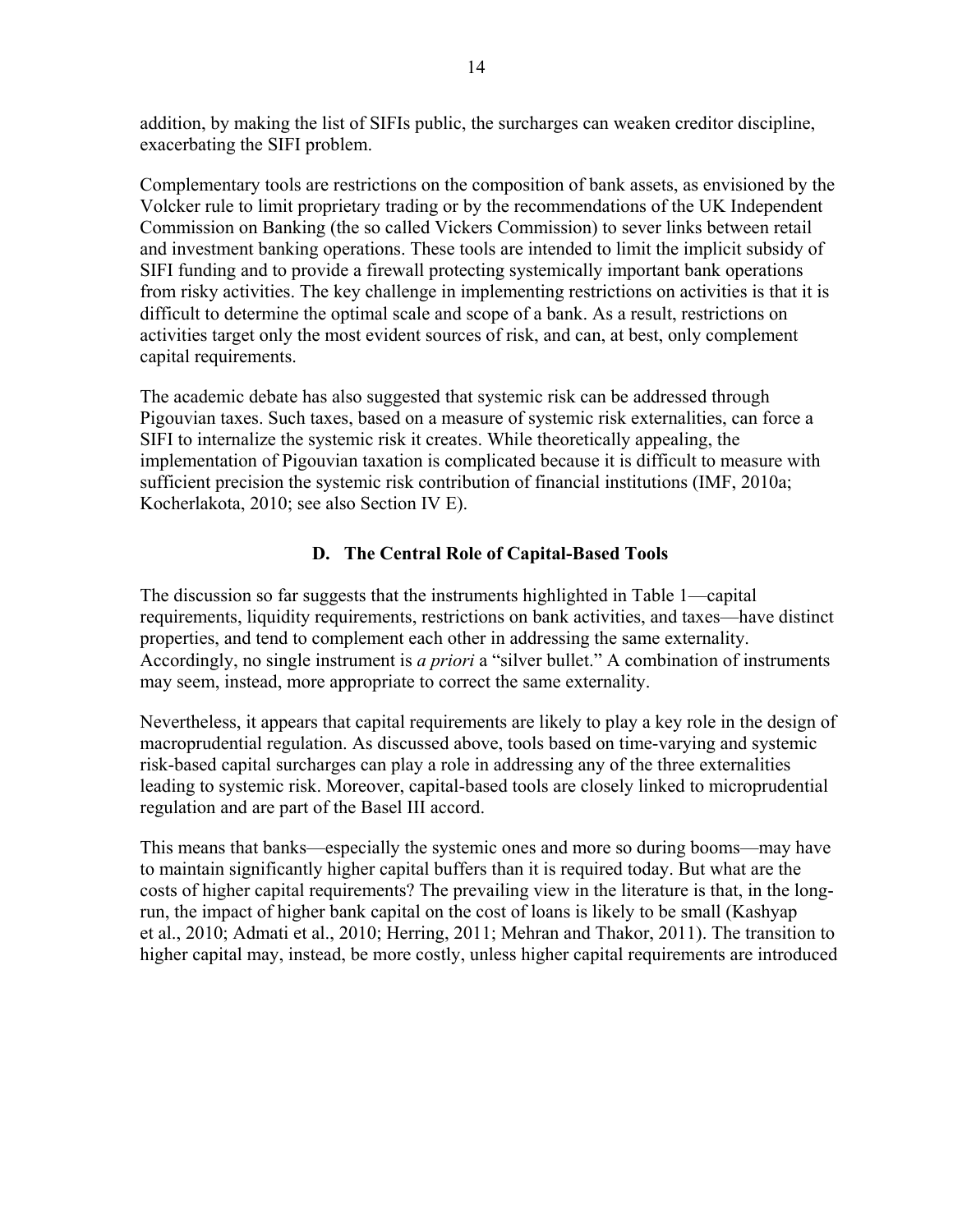gradually, allowing banks to use retained earnings and to time the market for any new equity issuance.<sup>17</sup>

# **E. Externalities and Systemic Risk Measurement**

Systemic risk is a multi-faceted phenomenon. As such there are a variety of metrics that help either signal the gradual buildup of imbalances or flag the concentration of risk within the system (Borio and Drehmann, 2009; Bisias et al., 2012).

Each of these metrics captures some of the contribution to systemic risk of the externalities considered in this paper. For example, deviations from trend (gaps) in the credit-to-GDP ratio, property prices, risk premia, or leverage can be used to identify externalities related to strategic complementarities or imbalances that lead to fire sales in downturns (Drehmann et al., 2011; IMF, 2011b; Dell'Ariccia et al., 2012). Similarly, measures of systemic risk contribution, such as CoVaR (Adrian and Brunnermeier, 2011) and systemic shortfall (Acharya et al., 2010; Drehmann and Tarashev, 2011b) can proxy externalities related to interconnectedness. The degree of interconnectedness can also be captured by stress-tests (Brunnermeier et al., 2010; Duffie, 2011) and forward-looking risk indicators (Capuano, 2008; Gray and Jobst, 2011).

Although useful to highlight vulnerabilities, these metrics are not sufficient to formulate a policy response. The reason is that some of these measures can proxy for more than one source of externality, for which an adequate response may require policy tools with possibly conflicting objectives. For example, high mortgage credit growth may be caused by a deterioration of lending standards or more simply signal the buildup of excessive risk in the mortgage market. Accordingly, the optimal tools to address the two underlying problems might be different.

Another major challenge is the calibration of macroprudential policy instruments. There is recent evidence that some tools are useful in reducing systemic vulnerabilities, but too little is known quantitatively.<sup>18</sup> So far, policymakers have framed macroprudential policy on "rule" of thumb" considerations. But, to make the policy design more precise, it is necessary to gain evidence on the effectiveness of macroprudential policy tools. For example, it is far from clear how high should capital surcharges be or what should be the optimal level of an LTV ratio. Further fundamental and applied research on the optimal choice and calibration of macroprudential policy tools is required in order to justify policy intervention and avoid regulatory discretion.

 $17$ See De Nicolò et al. (2012) and Repullo and Suarez (2012) for model-based estimates of transition and steadystate impact of higher capital requirements. Flannery (2009) and French et al. (2010) argue that the tax shield costs of higher equity can also be offset using convertible instruments such as contingent capital. <sup>18</sup>See, for example, Crowe et al. (2011), Lim et al. (2011), and Dell'Ariccia et al. (2012) for evaluations of the effectiveness of some macroprudential policy tools.

1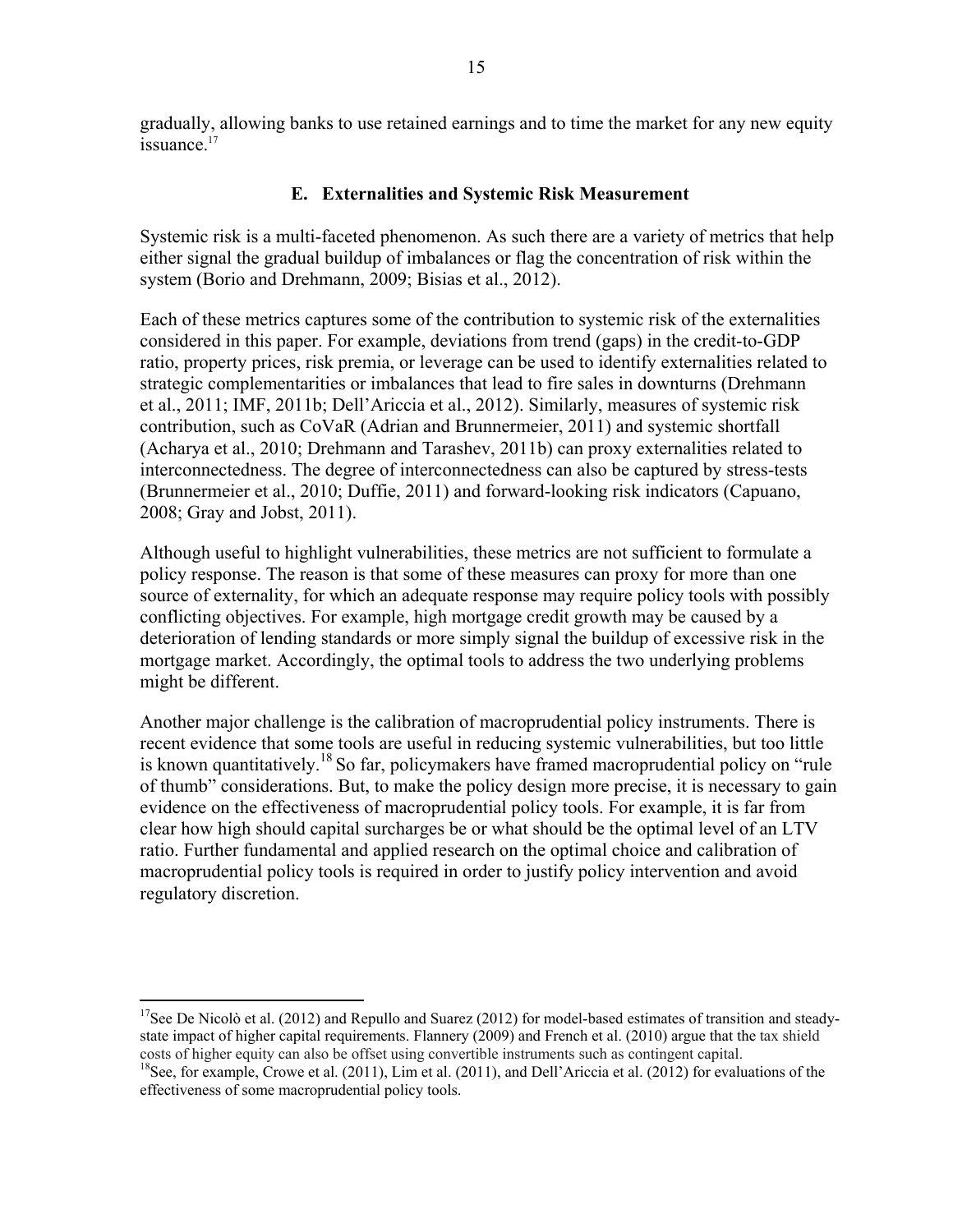# **V. CONCLUSIONS**

This paper has argued that the first step in the economic analysis of macroprudential policy is the identification of market failures that contribute to systemic risk. Externalities are an important source of such market failures, and macroprudential policy should be thought of as an attempt to correct these externalities.

Building on the discussion in the academic literature, the paper has identified externalities that lead to systemic risk: externalities due to strategic complementarities, which contribute to the accumulation of vulnerabilities during the expansionary phase of a financial cycle; and externalities due to fire sales and interconnectedness, which tend to exacerbate negative shocks especially during a contractionary phase.

The correction of these externalities can be seen as an intermediate targets for macroprudential policy, since policies that control externalities mitigate market failures that create systemic risk. This paper has studied how the identified externalities can be corrected by the main macroprudential policy proposals: capital requirements, liquidity requirements, restrictions on bank activities, and taxation. The main finding is that even though some of these policies can complement each other in correcting the same externality, capital requirements are likely to play an important role in the design of any macroprudential framework.

It has also been argued that although externalities can be proxied through a variety of risk measurements, the accumulation of evidence on the effectiveness of alternative policy tools remains the most pressing concern for the design of macroprudential policy.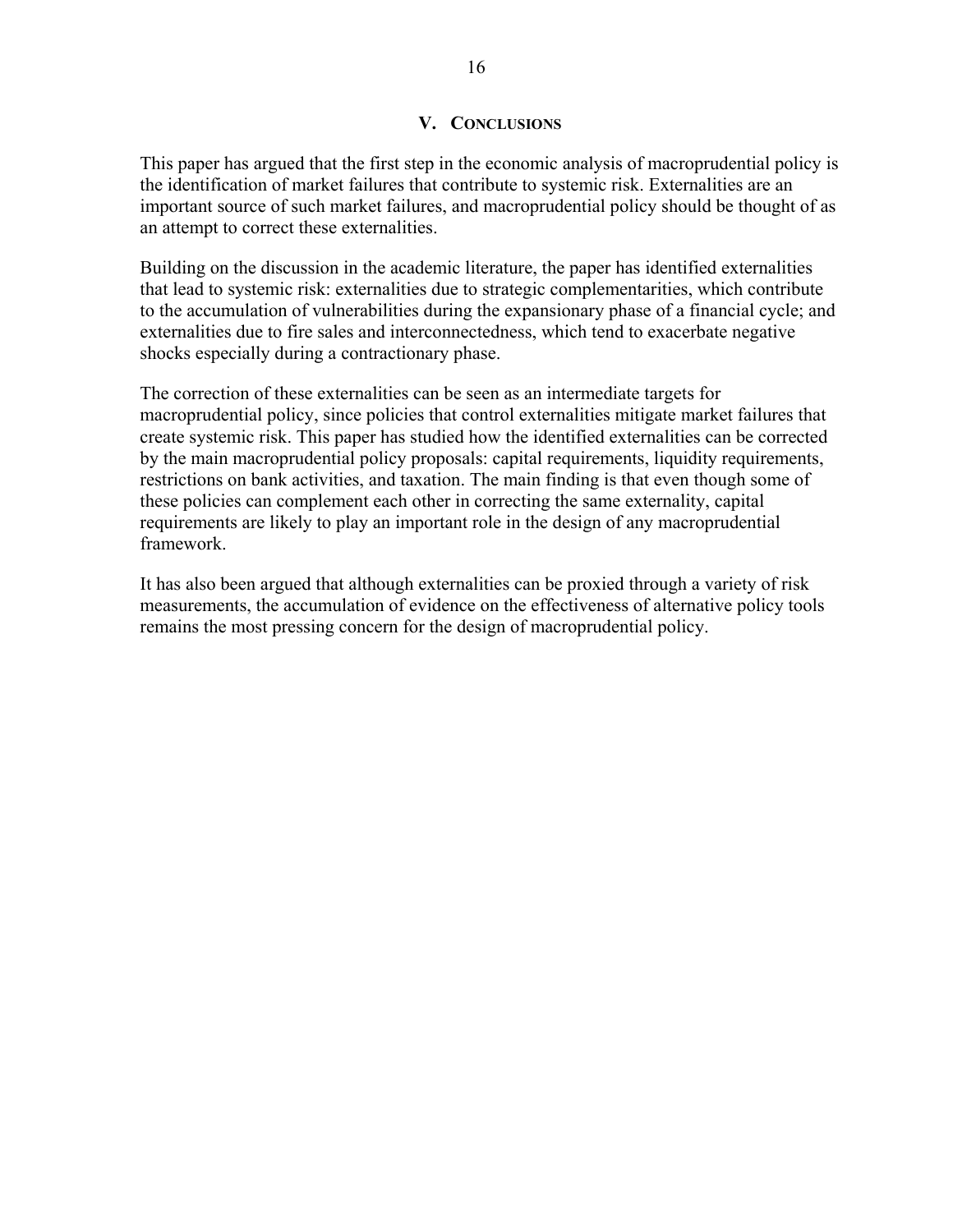#### **REFERENCES**

- Acemoglu, Daron, Asuman Ozdaglar, and Alireza Tahbaz-Salehi, 2012, "Systemic Risk and Stability in Financial Networks," (unpublished; Boston, Massachusetts: MIT).
- Acharya, Viral, 2009, "A Theory of Systemic Risk and Design of Prudential Bank Regulation," *Journal of Financial Stability*, Vol. 5, pp. 224–55.
- Acharya, Viral, and Tanju Yorulmazer, 2007, "Too Many to Fail—An Analysis of Timeinconsistency in Bank Closure Policies," *Journal of Financial Intermediation*, Vol. 16, No. 1, pp 1–31.
- Acharya, Viral, Thomas Cooley, Matthew Richardson, Richard Sylla, Ingo Walter, 2010, "Regulating Wall Street: The Dodd-Frank Act and the New Architecture of Global Finance," (Hoboken, N.J.: John Wiley & Sons).
- Admati, Anat, Peter DeMarzo, Martin Hellwig, and Paul Pfleiderer, 2011, "Fallacies, Irrelevant Facts and Myths in the Discussion of Capital Regulation: Why Bank Capital is *Not* Expensive," Stanford GSB Research Paper No. 2065 (Stanford, Calif.: Stanford Graduate School of Business).
- Adrian, Tobias, and Markus K. Brunnermeier, 2011, "CoVaR ," NBER Working Paper 17454.
- Allen, Franklin, and Ana Babus, 2009, "Networks in Finance," Chapter 21 in *The Network*  Challenge, ed. by Paul Kleindorfer and Jerry Wind, (Philadelphia: Wharton School Publishing), pp. 367–82.
- Allen, Franklin, Ana Babus, and Elena Carletti, 2012, "Asset Commonality, Debt Maturity and Systemic Risk," *Journal of Financial Economics*, forthcoming.
- Allen, Franklin, and Elena Carletti, 2011, "Systemic Risk and Macroprudential Regulation," mimeo, University of Pennsylvania.
- Allen, Franklin, and Douglas Gale, 1994, "Liquidity Preference, Market Participation and Asset Price Volatility," *American Economic Review*, Vol. 84, pp. 933–55.
- –––––, 2000, "Financial Contagion*,*" *Journal of Political Economy*, Vol. 108, No. 1, pp. 1–33.
- Bank for International Settlements, 2011, "Global Systemically Important Banks: Assessment Methodology and the Additional Loss Absorbency Requirement," Basel Committee on Banking Supervision, November
- Bank of England, 2011, "Instruments of Macroprudential Policy," Discussion Paper.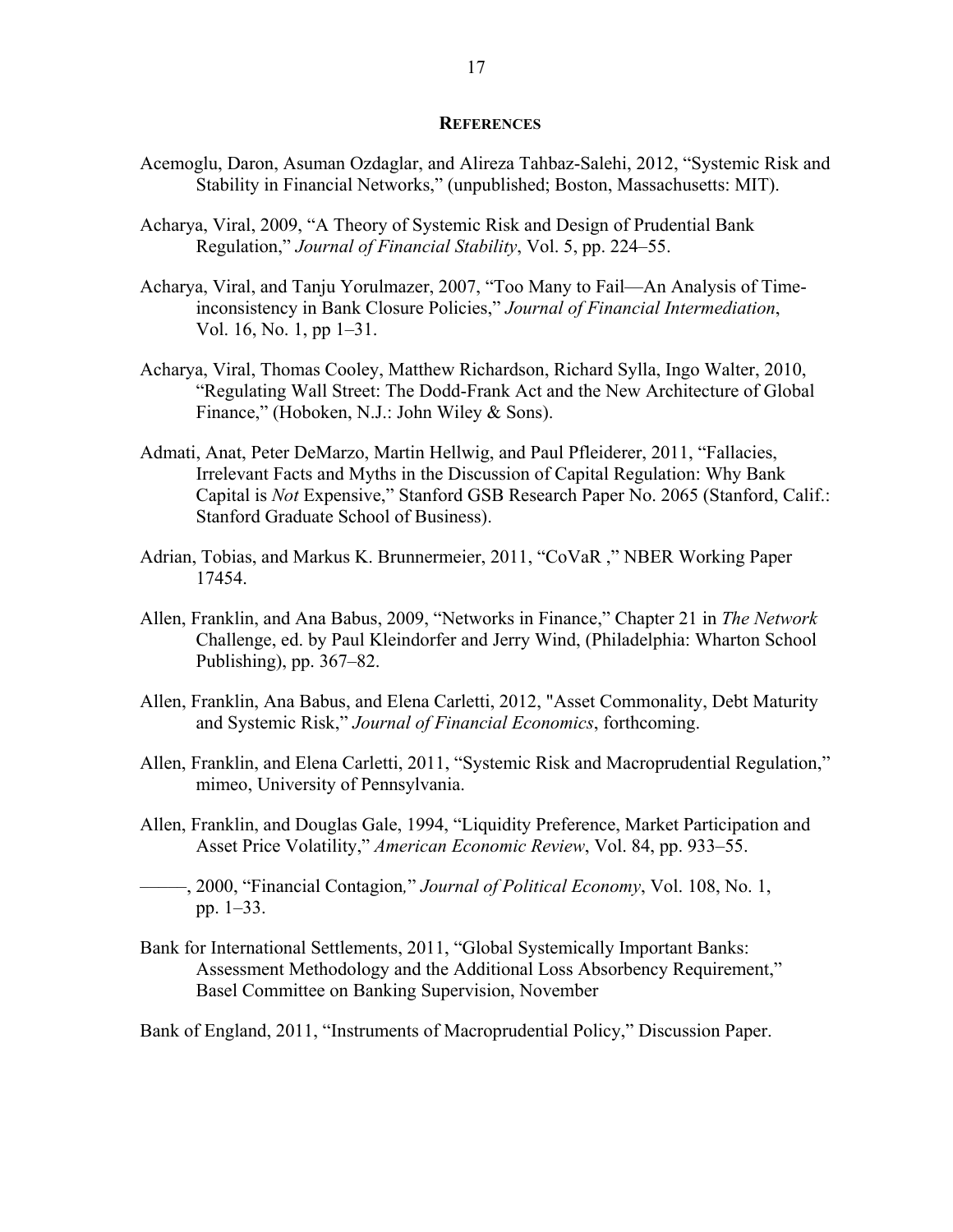- Basel Committee on Banking Supervision, 2011, "Basel III: A Global Regulatory Framework for More Resilient Banks and Banking Systems" (Revised version June 2011).
- Bebchuk, Lucian, and Itay Goldstein, 2011, "Self-Fulfilling Market Freezes," *Review of Financial Studies*, Vol. 24, No. 11, pp. 3519–55.
- Bernanke, Ben, 2009, "Letter to the U.S. Senator Corker", http://blogs.wsj.com/economics/2009/11/18/bernanke-offers-broad-definition-ofsystemic-risk/.
- Bisias, Dimitrios, Mark Flood, Andrew Lo, and Stavros Valavanis, 2012, "A Survey of Systemic Risk Analytics," Office of Financial Research, Working Paper No. 1, January.
- Blanchard, Olivier, 2009, "The Crisis: Basic Mechanisms, and Appropriate Policies," IMF Working Paper 09/80 (Washington: International Monetary Fund).
- Blanchard, Olivier, Giovanni Dell'Ariccia, and Paolo Mauro, 2010, "Rethinking Macroeconomic Policy," IMF Staff Position Note 10/03. (Washington: International Monetary Fund).
- Boot, Arnoud, 2000, "Relationship Banking: What do We Know?" *Journal of Financial Intermediation*, Vol. 9, No. 1, pp 7–25.
- Borio, Claudio, 2003, "Towards a Macroprudential Framework for Financial Supervision and Regulation?" BIS Working Paper 128 (Switzerland: Bank of International Settlements).
- –––––, 2009, "Implementing the Macroprudential Approach to Financial Regulation and Supervision," *Banque de France Financial Stability Review*, Vol. 13.
- Borio, Claudio, and Mathias Drehmann, 2009, "Towards an Operational Framework for Financial Stability: "Fuzzy" Measurement and Its Consequence," BIS Working Paper 284 (Switzerland: Bank of International Settlements).
- Brunnermeier Markus, Gary Gorton, and Arvind Krishnamurthy, 2010, "Risk Topography," Working Paper (Princeton, N.J.: Princeton University).
- Caballero, Ricardo, and Arvind Krishnamurthy, 2003, "Excessive Dollar Debt: Financial Development and Underinsurance," *Journal of Finance*, Vol. 58, No. 2, pp. 867–93.
- Claessens, Stijn, Richard J. Herring, and Dirk Schoenmaker, 2010, "A Safer World Financial System: Improving the Resolution of Systemic Institutions" Geneva Reports on the World Economy (London, UK: CEPR).
- Claessens, Stijn, Ceyla Pazarbasioglu, Luc Laeven, Marc Dobler, Fabian Valencia, Oana Nedelescu, and Katherine Seal, 2011, "Crisis Management and Resolution: Early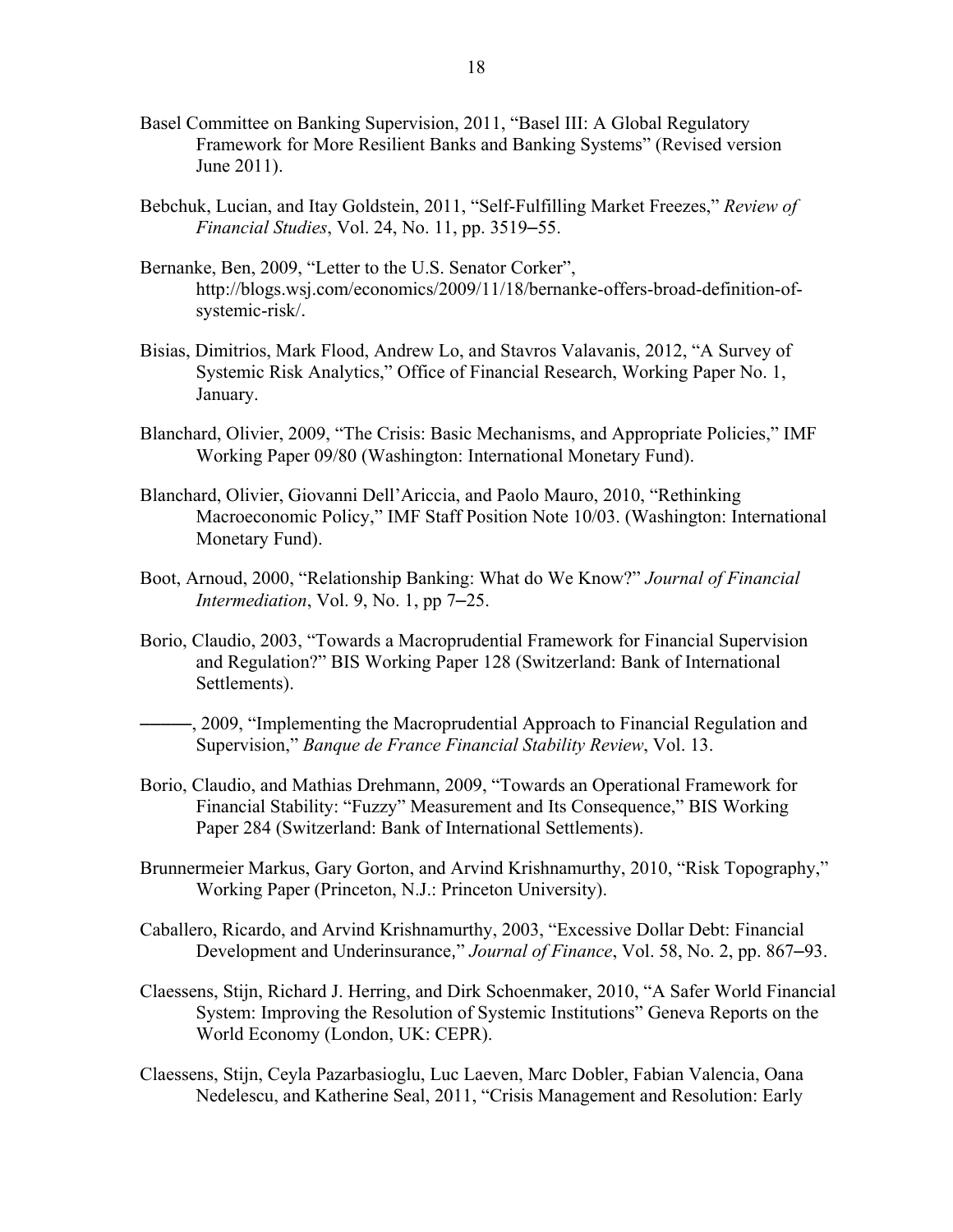Lessons from the Financial Crisis," IMF Staff Discussion Note 11/05 (Washington: International Monetary Fund).

- Crockett, Andrew, 2000, "Marrying the Micro- and Macroprudential Dimensions of Financial Stability," BIS Speeches, 21 September (Switzerland: Bank of International Settlements).
- Crowe, Christopher, Giovanni Dell'Ariccia, Deniz Igan, and Pau Rabanal, 2011, "Policies for Macrofinancial Stability: Options to Deal with Real Estate Booms," IMF Staff Discussion Note, SDN/11/02 (Washington: International Monetary Fund).
- De Nicolò, Gianni, Giovanni Dell'Ariccia, Luc Laeven and Fabian Valencia, 2010, "Monetary Policy and Bank Risk-Taking," IMF Staff Position Note, SDN/10/09 (Washington: International Monetary Fund).
- De Nicolò, Gianni, Andrea Gamba and Marcella Lucchetta, 2012, "Capital Regulation, Liquidity Requirements and Taxation in a Dynamic Model of Banking", IMF Working Paper 12/72 (Washington: International Monetary Fund).
- Dell'Ariccia, Giovanni, Deniz Igan, Luc Laeven, and Hui Tong, 2012, "Policies for Macrofinancial Stability: Options to Deal with Credit Booms," IMF Staff Discussion Note SDN/12/06 (Washington: International Monetary Fund).
- Dell'Ariccia, Giovanni, and Robert Marquez, "Lending Booms and Lending Standards," *Journal of Finance*, Vol. 61, No. 5, pp. 2511–46.
- Dewatripont, Mathias, and Jean Tirole, 1994, *The Prudential Regulation of Banks*, (Cambridge, Massachusetts: MIT Press).
- Diamond, Douglas, and Raghuram G. Rajan, 2005, "Liquidity Shortages and Banking Crises," *Journal of Finance*, Vol. 60, No. 2, pp, 615–47.
- –––––, 2012, "Fear of Fire Sales, Illiquidity Seeking, and Credit freezes," forthcoming, *Quarterly Journal of Economics*.
- Drehmann, Mathias, Claudio Borio, and Kostas Tsatsaronis, 2011 "Anchoring Countercyclical Capital Buffers: The Role of Credit Aggregates," BIS Working Paper (Switzerland: Bank of International Settlements).
- Drehmann, Mathias, and Nikola Tarashev, 2011a, "Measuring the Systemic Importance of Interconnected Banks," BIS Working Paper 342 (Switzerland: Bank of International Settlements).
- –––––, 2011b, "Systemic Importance: Some Simple Indicators," *BIS Quarterly Review*, March 2011.
- Duffie, Darrell, 2011, "Systemic Risk Exposures: A 10-by-10-by-10 Approach," (unpublished; Stanford, Calif.: Stanford Graduate School of Business).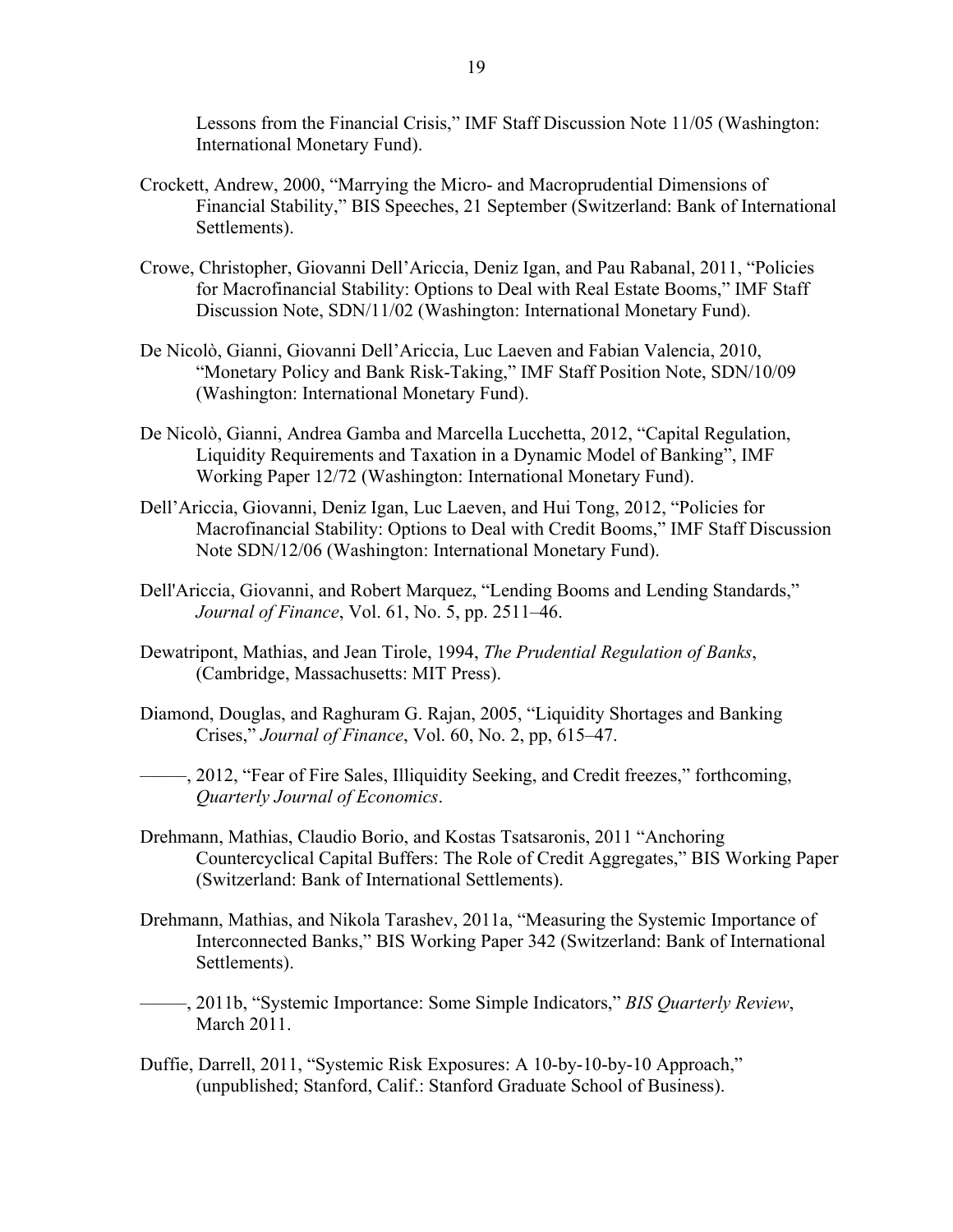- Farhi, Emmanuel, and Jean Tirole, 2011, "Collective Moral Hazard, Maturity Mismatch, and Systemic Bailouts," *American Economic Review,* forthcoming.
- Financial Stability Board (FSB), 2011a, "Macro-prudential Policy Tools and Frameworks: Progress Report to G20," October, Basel, Switzerland.
- –––––, 2011b, "Shadow Banking: Strengthening Oversight and Regulation," Basel, Switzerland, October.
- Flannery, Mark J., 1998, "Using Market Information in Prudential Bank Supervision: A Review of the U.S. Empirical Evidence," *Journal of Money, Credit, and Banking*, Vol. 30, No. 3, pp. 273–305.
- –––––, 2009, "Stabilizing Large Financial Institutions with Contingent Capital Certificates" (unpublished; Gainesville: University of Florida).
- French, Kenneth, et al., 2010, *The Squam Lake Report: Fixing the Financial System* (Princeton: Princeton University Press).
- Gai, Prasanna, Andrew Haldane, and Sujit Kapadia, 2011, "Complexity, Concentration, and Contagion," *Journal of Monetary Economics,* forthcoming.
- Galati, Gabriele, and Richild Moessner, 2011, "Macroprudential Policy—a Literature Review," BIS Working Paper 337 (Switzerland: Bank of International Settlements).
- Capuano, Christian, 2008, "The Option-iPoD: The Probability of Default Implied by Option Prices Based on Entropy," IMF Working Paper 08/194 (Washington: International Monetary Fund).
- Geanakoplos, John, 2009, "The Leverage Cycle," in *NBER Macroeconomic Annual 2009*, ed. by D. Acemoglu, K. Rogoff, and M. Woodford, Vol. 24, pp.1–65 (Cambridge Massachusetts: National Bureau of Economic Research).
- Gennaioli, Nicola, Andrei Shleifer, and Robert Vishny, 2011, "A Model of Shadow Banking," NBER Working Paper 17115 (Cambridge, Massachusetts: National Bureau of Economic Research).
- Gorton, Gary, 2009, "Slapped in the Face by the Invisible Hand: Banking and the Panic of 2007," paper prepared for the Federal Reserve Bank of Atlanta's 2009 Financial Markets Conference, May.
- Gorton, Gary, and Ping He, 2008, "Bank Credit Cycles," *Review of Economic Studies*, Vol. 75, No. 4, pp. 1181–214.
- Gorton, Gary, and Andrew Metrick, 2010, "Regulating the Shadow Banking System," *Brooking Papers on Economic Activity*, fall, pp. 261–312 (Washington: Brookings).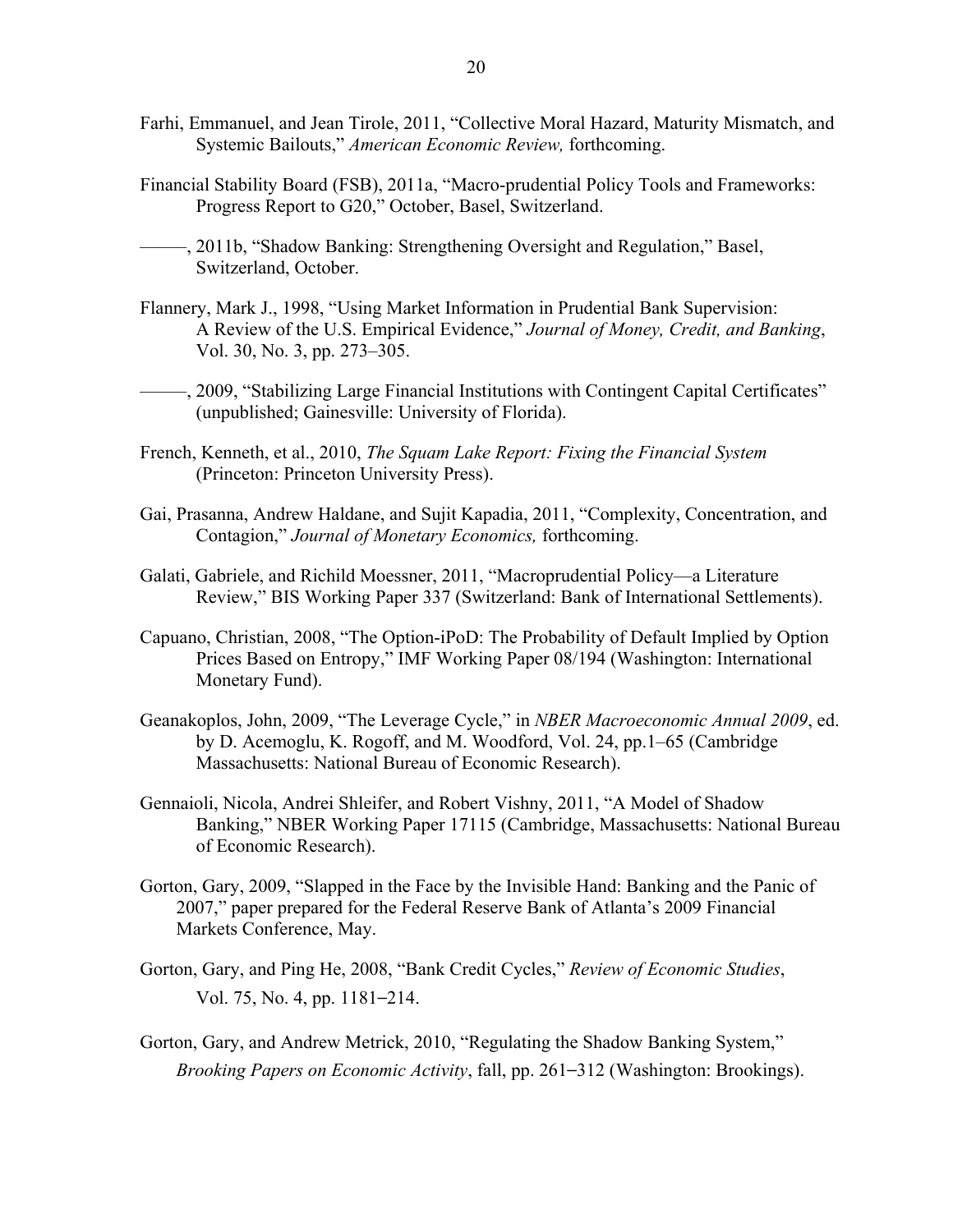- Gray, Dale F., and Andreas A. Jobst, 2011, "Systemic Contingent Claims Analysis— A Model Approach to Systemic Risk," in LaBrosse, John R., Olivares-Caminal, Rodrigo and Dalvinder Singh, eds., *Managing Risk in the Financial System* (London: Edward Elgar), pp. 93-110.
- Greenwald, Bruce, and Joseph Stiglitz, 1986, "Externalities in Economies with Imperfect Information and Incomplete Markets," *Quarterly Journal of Economics*, Vol. 101, No. 2, pp. 229–64.
- Hanson, Samuel, Anil Kayshap, and Jeremy Stein, 2011, "A Macroprudential Approach to Financial Regulation*," Journal of Economic Perspective,* Vol. 25, No. 1, Winter, pp. 3–28.
- Herring, Richard, 2011, "The Capital Conundrum," *International Journal of Central Banking,* Vol. 7, No. 4, pp*.*171–87.
- Huang, Rocco, and Lev Ratnovski, 2011, "The Dark Side of Bank Wholesale Funding," *Journal of Financial Intermediation*, Vol. 20, No. 2, pp. 248–63.
- International Monetary Fund, 2010a, "A Fair and Substantial Contribution by the Financial Sector: Report to the G20" (Washington, D.C.: –International Monetary Fund)
- –––––, 2010b, "Systemic Risk and the Redesign of Financial Regulation," Chapter 2 in *Global Financial Stability Report*, September (Washington: International Monetary Fund).
- –––––, 2011a, "Macroprudential Policy: An Organizing Framework," Board Paper, April (Washington: International Monetary Fund).
- –––––, 2011b, "Towards Operationalizing Macroprudential Policies: When to Act?" Chapter 3 in *Global Financial Stability Report*, September (Washington: International Monetary Fund).
- Kaplow, Louis, and Steven M. Shavell, 2002, "On the Superiority of Corrective Taxes to Quantity Regulation," *American Law and Economics Review*, Vol. 4, No. 1, pp. 1–17.
- Kashyap, Anil, Jeremy Stein, and Samuel Hanson, 2010, "An Analysis of the Impact of 'Substantially Heightened' Capital Requirements on Large Financial Institutions," Working (unpublished; Cambridge, Harvard University).
- Kocherlakota, Narayana, 2010, "Taxing Risk and the Optimal Regulation of Financial Institutions," Economic Policy Paper 10-3 (Federal Reserve Bank of Minneapolis).
- Korinek, Anton, 2011, "Systemic Risk-Taking: Amplification Effects, Externalities, and Regulatory Responses" (unpublished; College Park: University of Maryland).

Landier, Augustin, and Guillaume Plantin, 2011, "Inequality, Tax Avoidance, and Financial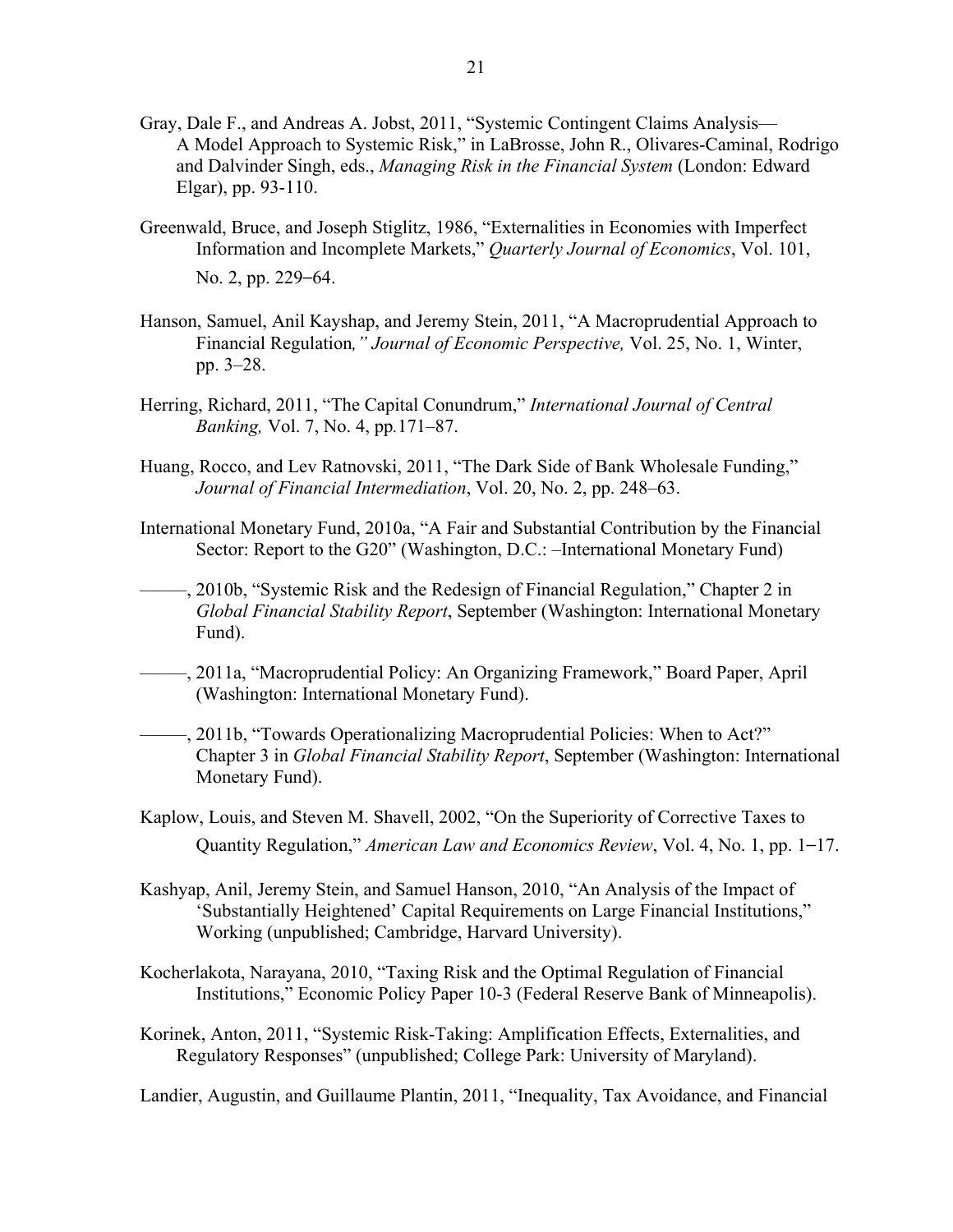Instability," CEPR Discussion Paper 8391 (London: Centre for Economic Policy Research).

- Lim, C.F. Columba, A. Costa, P. Kongsamut, A. Otani, M. Saiyid, T. Wezel, and X. Wu, 2011, "Macroprudential Policy: What Instruments and How to Use Them? Lessons from Country Experiences," IMF Working Paper 11/238 (Washington: International Monetary Fund).
- Lorenzoni, Guido, 2008, "Inefficient Credit Booms," *Review of Economics Studies,* Vol. 75, pp. 809–33.
- Mehran, Hamid, and Anjan Thakor, 2011, "Bank Capital and Value in the Cross-Section," *Review of Financial Studies*, Vol. 24, No. 4, pp. 1019–67.
- Mooij, Ruud A. de, 2011, "Tax Biases to Debt Finance: Assessing the Problem, Finding Solutions," IMF Staff Discussion Note 11/11 (Washington: International Monetary Fund).
- Nier, Erlend, Jing Yang, Tanju Yorulmazer, and Amadeo Alentorn, 2007, "Network Models and Financial Stability," *Journal of Economic Dynamics and Control*, Vol. 31, No. 6, pp. 2033-60.
- O'Hara, Maureen, and Wayne Shaw, 1990, "Deposit Insurance and Wealth Effects: The Value of Being 'Too Big to Fail'," *The Journal of Finance*, Vol. 45, No. 5, pp. 1587-600.
- Ostry, Jonathan David, Atish R. Ghosh,, Karl Friedrich Habermeier, Luc Laeven, Marcos Chamon, Mahvash Saeed Qureshi, and Annamaria Kokenyne, 2011, "Managing Capital Inflows: What Tools to Use?" IMF Staff Discussion Note 11/06 (Washington: International Monetary Fund).
- Perotti, Enrico, and Javier Suarez**,** 2011, "A Pigouvian Approach to Liquidity Regulation," *International Journal of Central Banking,* Vol. 7, No.4, pp*.* 3–41.
- Pozsar, Zoltan, Tobias Adrian, Adam Ashcraft, and Hayley Boesky, 2010, "Shadow Banking," Federal Reserve Bank of New York Staff Report 458 (New York: Federal Reserve Bank of New York).
- Ratnovski, Lev, 2009, "Bank Liquidity Regulation and the Lender of Last Resort," *Journal of Financial Intermediation*, Vol. 18, No. 4, pp. 541–88.
- Rajan, R.G., 1994, "Why Bank Credit Policies Fluctuate: A Theory and Some Evidence," *Quarterly Journal of Economics*, Vol. 109, pp. 399–441.
- Repullo, Rafael, and Javier Suarez, 2012, "The Procyclical Effects of Bank Capital Regulation," C.E.P.R. Discussion Paper 8897.